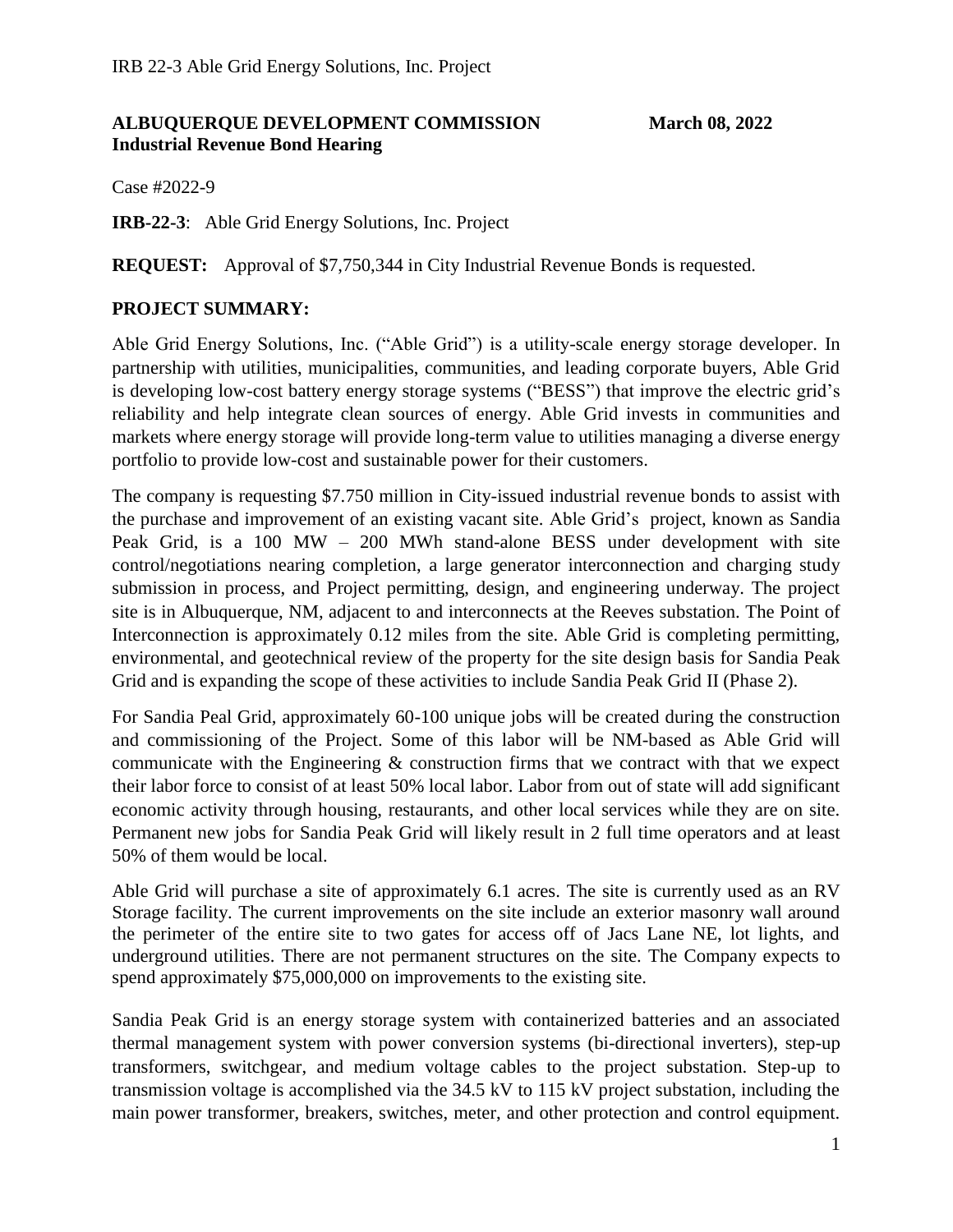The autonomous control and protection of the system is managed by an intelligent energy management system (EMS) and SCADA systems provided by the system vendor.

Able Grid has projects in 22 states and a development pipeline of over 10,000 Megawatts. Able Grid's joint venture partner is Eolian L.P. Since 2004 Eolian has funded the development of 11,540 MW of wind development that is now operational, representing ~10% of all wind projects in the US. Additionally, Eolian has funded ~1,100 MW of solar projects and entered the energy storage market with Able Grid.

Able Grid's team members have worked at major renewable energy development companies, engineering and construction firms, laboratories, and operating companies in the energy industry. With over 250 years of combined experience, the Able Grid team brings together an unmatched diversity of experience in the energy storage industry.

The goals of the Able Grid project are to further bolster New Mexico's renewable energy industry and infrastructure. A secondary result of will be to create two high-paying positions to maintain the facility.

City IRBs are issued to support eligible economic development projects that meet established policies and plans. The Company is responsible for funding the purchase of the bonds; no City funds are utilized to purchase or pay off the bonds, and no City credit is used to enhance the bonds. The State of New Mexico and its local governments are empowered to offer discretionary incentives to companies that support economic development projects that foster, promote, and enhance local economic development efforts.

In regard to IRBs more specifically, New Mexico municipal IRB legislation specifically identifies "projects" as land, buildings, equipment and improvements which are suitable for use by any of the following:

- 1. any industry for the manufacturing, processing or assembling of any agricultural or manufactured products;
- 2. any commercial enterprise in storing, warehousing, distributing or selling products of agriculture, mining or industry but does not include facilities designed for the sale of goods or commodities at retail or distribution to the public of electricity, gas, water or telephone or other services commonly classified as public utilities;
- 3. any business in which all or part of the activities of the business involve the supplying of services to the general public or to governmental agencies or to a specific industry or customer but does not include establishments primarily engaged in the sale of goods or commodities at retail;
- 4. any water distribution or irrigation system, including without limitation, pumps, distribution lines, transmission lines, towers, dams and similar facilities and equipment, designed to provide water to any vineyard or winery;
- 5. any electric generation facility other than one for which both location approval and a certificate of convenience and necessity are required prior to commending construction or operation of the facility, pursuant to the Public Utility Act [62-13-1 NMSA] and Electric Utility Industry Restructuring Act of 1999 [62-3A-1 NMSA 1978]; and
- 6. any  $501(c)(3)$  corporation.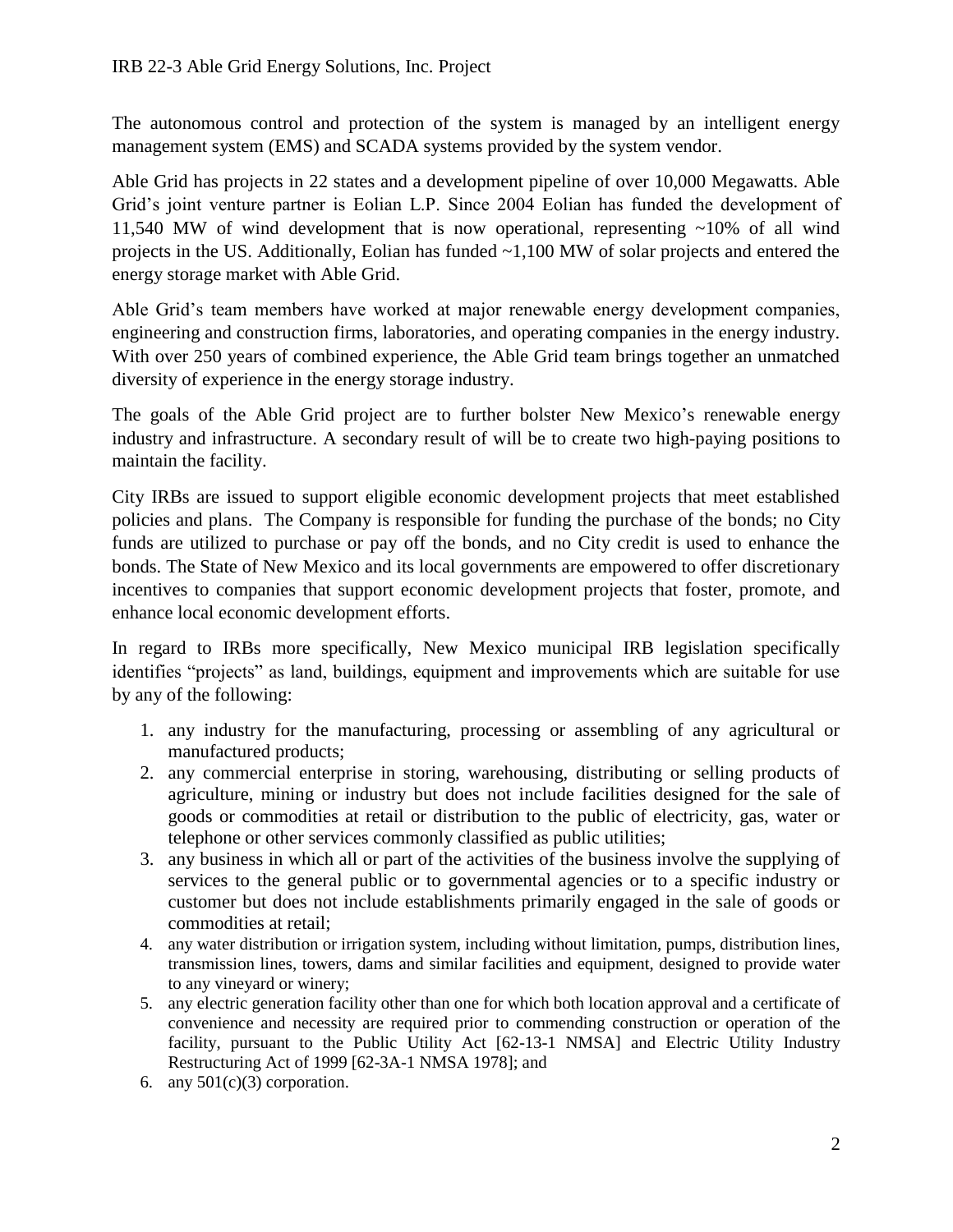The IRB application, as shown in Exhibit 1 provides details of the Project and the number and types of jobs to be created.

This project includes a fiscal impact analysis prepared by the University of New Mexico's Bureau of Business and Economic Research (BBER) as required given the project is a recipient of City funds. The analysis shows that the company will start out in its first year with positive fiscal impact in City tax revenues over the tax abatements, and an overall positive fiscal impact. Employing the current 20-year bond rate of 2.47% yields an estimated \$7.6 million additional dollars to the city after 20 years. Returns are greatest in years 1 and 2 of the project as investments in the labor force, construction, and the purchase of capital are initiated. Employment numbers equalize after year 2024, at the end of the construction phase and the onset of operations & maintenance employment.

The project plan as shown in Exhibit A provides details of the project.

### **FINDINGS:**

- 1. IRB 22-3 is a qualified project as defined by the State's Industrial Revenue Bond Act and the City enabling legislation (Resolution R-196, Sixth Council (126-1985) as amended by Resolution 350 Sixth Council; and
- 2. IRB 22-3 would make positive substantive contributions to the local economy and community through a major capital investment and by creating 2 high-wage jobs; and
- 3. IRB 211-3 will continue Albuquerque's position in the forefront of alternative energy production; and
- 4. IRB 22-3 would comply with the adopted City plans and policies, and meet community economic development priorities and objectives;
- 5. IRB 22-3 would adequately meet the evaluation criteria established by the City for Industrial Revenue Bond Act projects, including the requirement that the City recoup the value of its investment over the term of the bonds.

**PROJECT ANALYSIS:** The project, as proposed in the project application, will be analyzed in accordance with the City's IRB project evaluation criteria.

### **I. INITIAL QUALIFYING TEST; PASS/FAIL CRITERIA**

| 1. Meets statutory requirements                                     | Pass |  |  |  |  |  |  |  |
|---------------------------------------------------------------------|------|--|--|--|--|--|--|--|
| 2. Satisfactory initial demonstration of ability to service debt or |      |  |  |  |  |  |  |  |
| self-fund purchase of the bonds, or evidence of an acceptable       |      |  |  |  |  |  |  |  |
| financing commitment.                                               |      |  |  |  |  |  |  |  |
| 3. Conforms to City planning and zoning policies.                   | Pass |  |  |  |  |  |  |  |
| 4. Firm has no outstanding substantive federal, state or local tax  |      |  |  |  |  |  |  |  |
| issues.                                                             |      |  |  |  |  |  |  |  |
| 5. Proposed project complies with all federal, state, and local     |      |  |  |  |  |  |  |  |
| environmental laws, regulations, and rules.                         |      |  |  |  |  |  |  |  |
| 6. Jobs created by the project meet or exceed the median wage for   | Pass |  |  |  |  |  |  |  |
| similar jobs in the community                                       |      |  |  |  |  |  |  |  |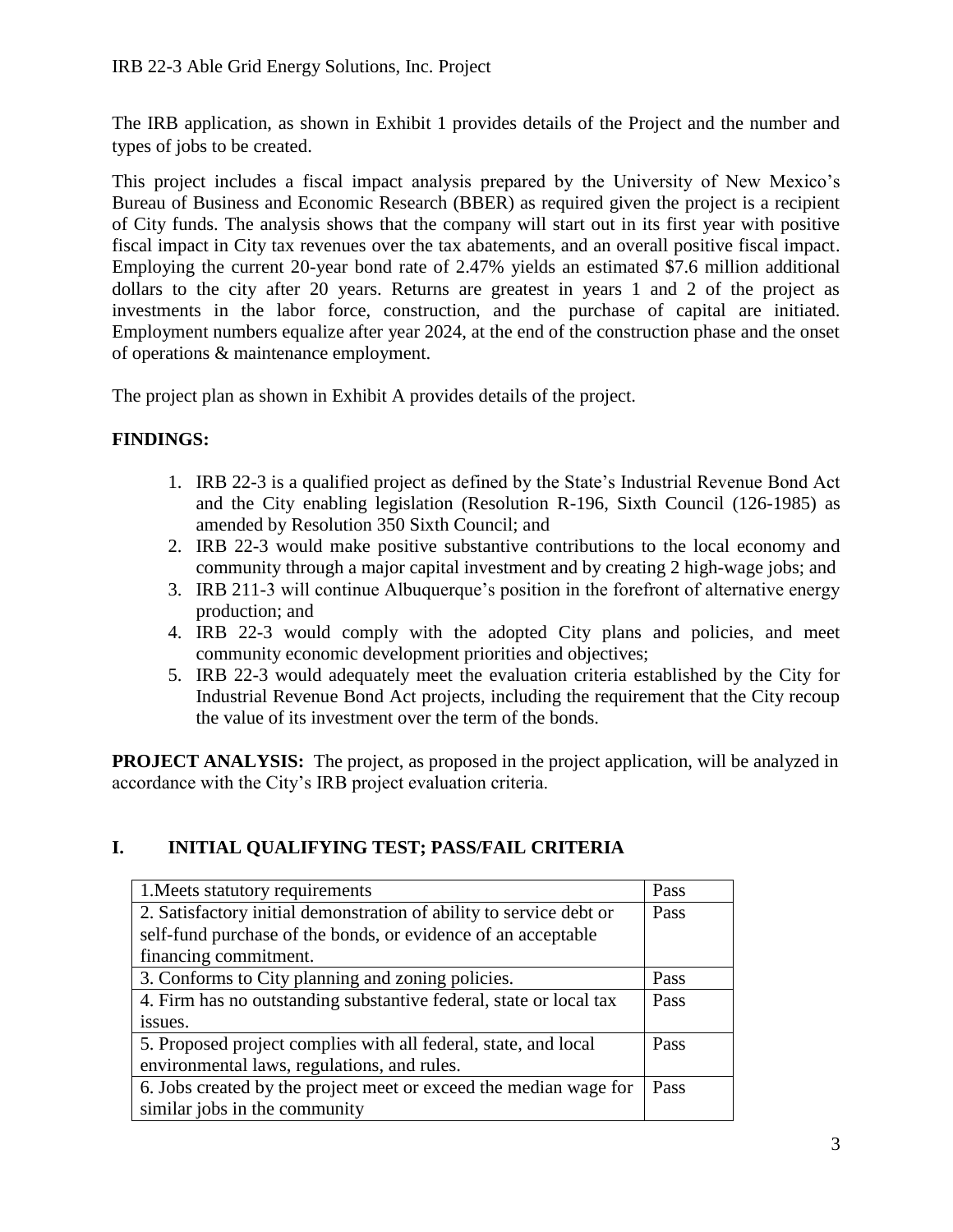| 7. Per state requirements, the firm covers 50% of health insurance   Pass |             |
|---------------------------------------------------------------------------|-------------|
| premiums for employees.                                                   |             |
| 8. Other additional factors.                                              |             |
| RESULT                                                                    | <b>PASS</b> |

- 1. Able Grid qualifies under the IRB Act and the City's Ordinance as a business in which all or part of the activities of the business involve the supplying of services to the general public or to governmental agencies or to a specific industry and as an electric generation facility.
- 2. The bonds will be considered a "self-purchase"-- purchased by a subsidiary or affiliate of the Company.
- 3. The site is zoned NR-GM (Non-Residential General Manufacturing), which includes permitted uses for drainage facility, electric utility, geothermal energy generation, major utility (other ), solar energy generation, and wind energy generation uses and conforms to City planning and zoning policies.
- 4. Able Grid has certified that it has no outstanding substantive federal, state, or local tax issues.
- 5. The Project, in its design, complies with environmental regulations. Permits will be required for the renovations.
- 6. Jobs for the positions meet or exceed the median wages for similar jobs in the community.
- 7. Able Grid pays at least 50% percent of the health and dental insurance premiums for its employees.

### **II. LAND USE, PLAN AND DESIGN ELEMENTS**

1. PLAN & ZONING:

Legal Description

The proposed Project is located at 7800 & 7850 Jacks LN NE Albuquerque, 87113. The site is comprised of (2) sites and more particularly described as 7800 JACS LN NE LT 6-A PLAT OF LOT 6-A BLUE SKYBUSINESS PARK CONT 4.9224 AC and 7800JACS LN NE LT 5 PLAT OF BLUE-SKY BUSINESS PARK (BEING TRACT T-4 OF VISTA DEL NORTE) CONT 1.1719 AC

Prevailing Site Conditions

Site consists of 2 parcels in Bernalillo County, parcels #1-016-063-465-399-1-02-28 & 1- 016-063-442- 370-1-02-26. The total acreage of the site is approximately 6.1 AC. The site is currently used as an RV Storage facility. The improvements on the site include an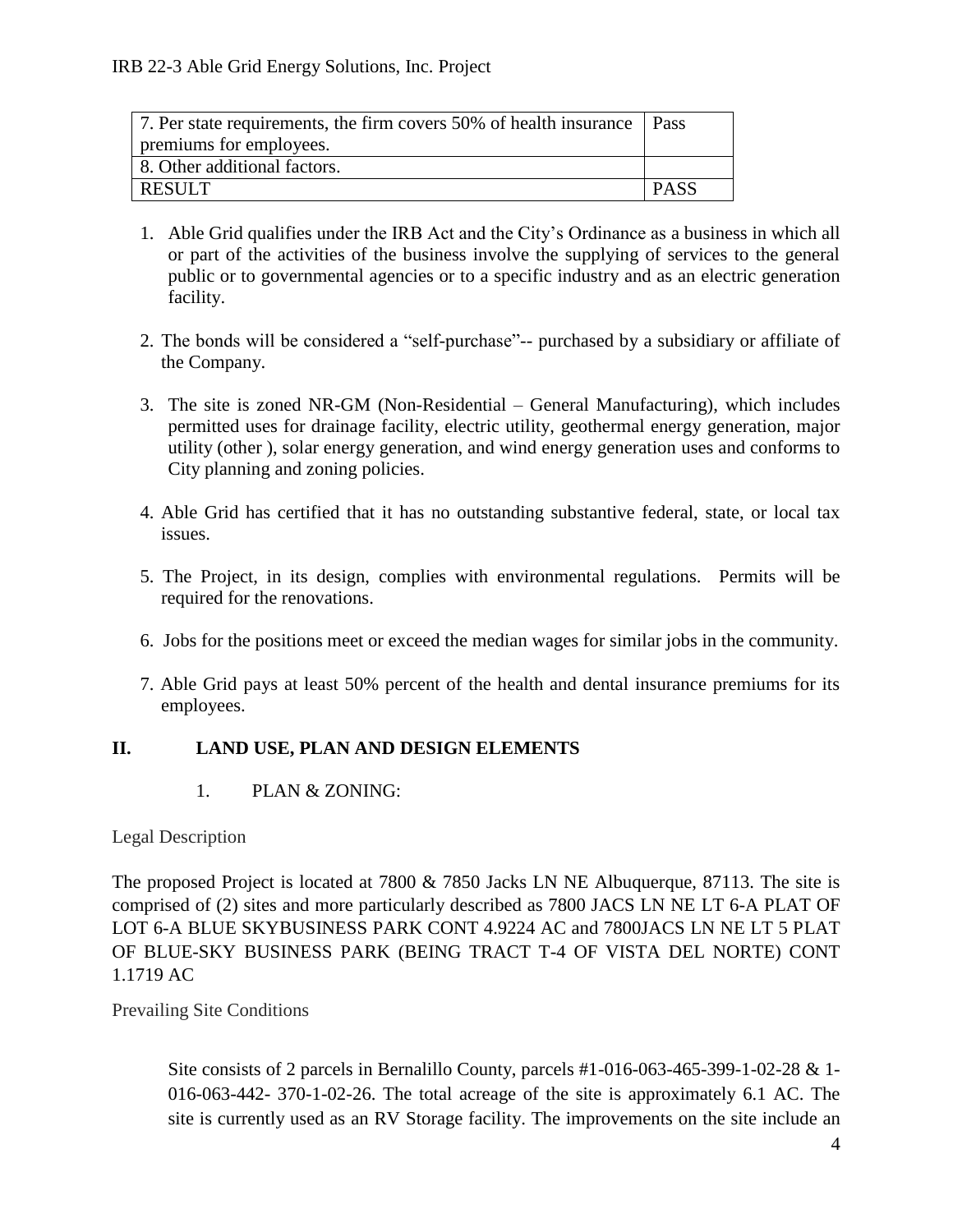exterior masonry wall around the perimeter of the entire site to two gates for access off of Jacs Lane NE, lot lights, and underground utilities. There are not permanent structures on the site.

Present Assessed Value

Notices of value for each lot have been confirmed by the Office of the Bernalillo County Assessor. In 2021, the property at 7800 Jacs maintained a taxable value of \$217,000. The 2021 taxable value for 7850 Jacs is \$59,000.

### Present and Proposed Zoning

The parcel is currently zoned as NR-GM (Non – Residential – General Manufacturing), and will not require a Conditional Use or Zoning Change as Battery Storage is a permissible use recognized by the City of Albuquerque IDO. The project fits within the permitted uses.

### 2. LAND USE/INFILL/DESIGN AND CONSERVATION:

The Project Site is an approximately 6.1 acre graded and graveled but otherwise vacant industrial site in northern Albuquerque. The site consists of two contiguous parcels (Lots 5 and 6-A) in the Blue Sky Business Park. The site is located just west of the Reeves power plant and the substation to which the Project would interconnect. The gen-tie line would span across the adjacent flood control ditch (the North Diversion Channel Phase II) and road (Paseo del Norte NE), cross through one privately-owned parcel, and into the Reeves substation property.

### Demolition

No major external demolition is planned.

### Relocation

No individuals, families, or businesses will be displaced by the activities outlined in this plan.

3. INFILL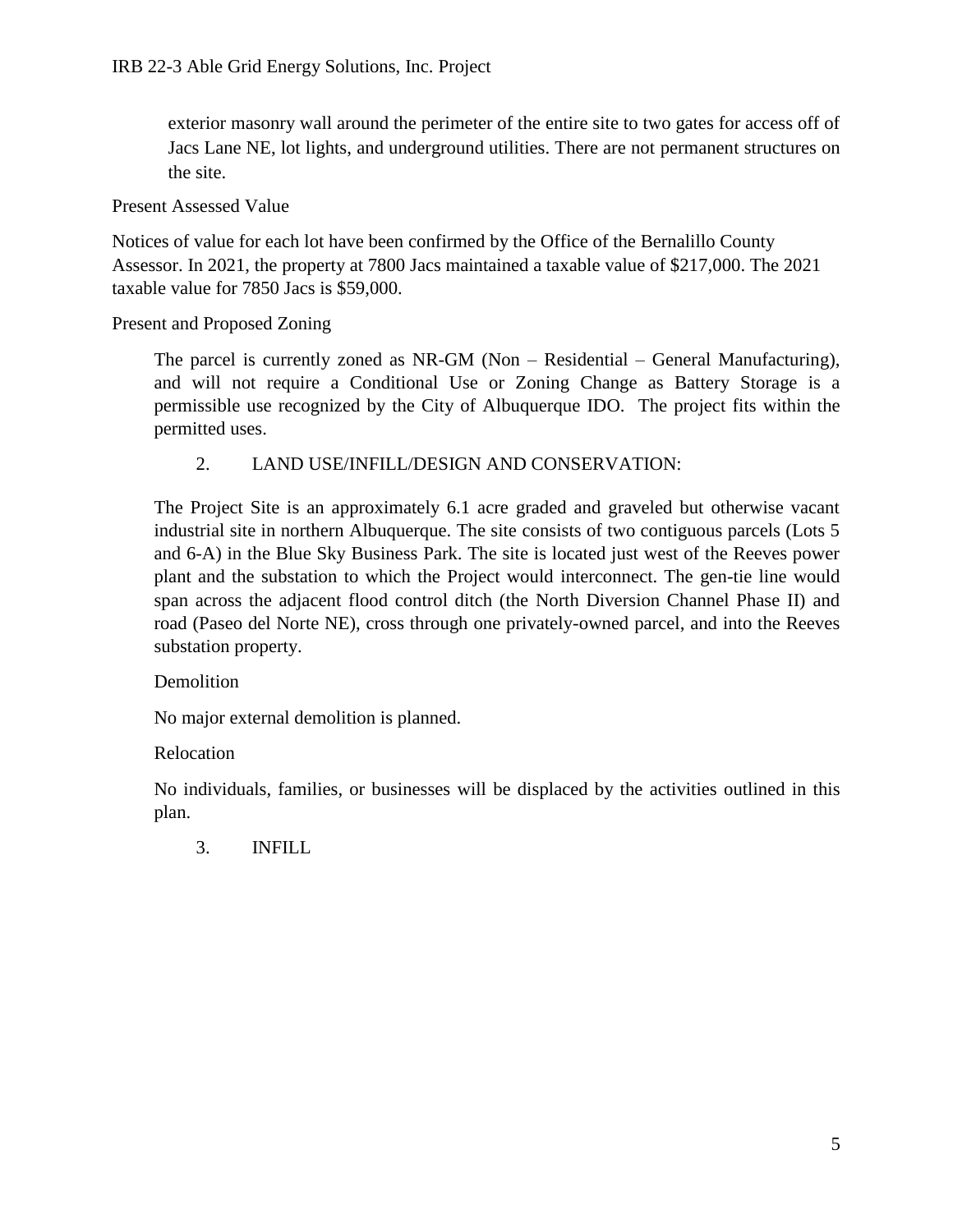

The project also conforms to the City's Economic Development strategies:

Smart Recruitment, Retention, and Expansion – The Economic Development Department (EDD) is focused on recruiting companies from specific industries that build upon Albuquerque's existing assets. The EDD supports new enterprise creation, cluster development, and strategic attraction and recruitment of businesses that align with and complement existing strengths.

In addition, New Mexico municipal IRB legislation specifically identifies "projects" as land, buildings, equipment and improvements that are suitable for use by any of the following: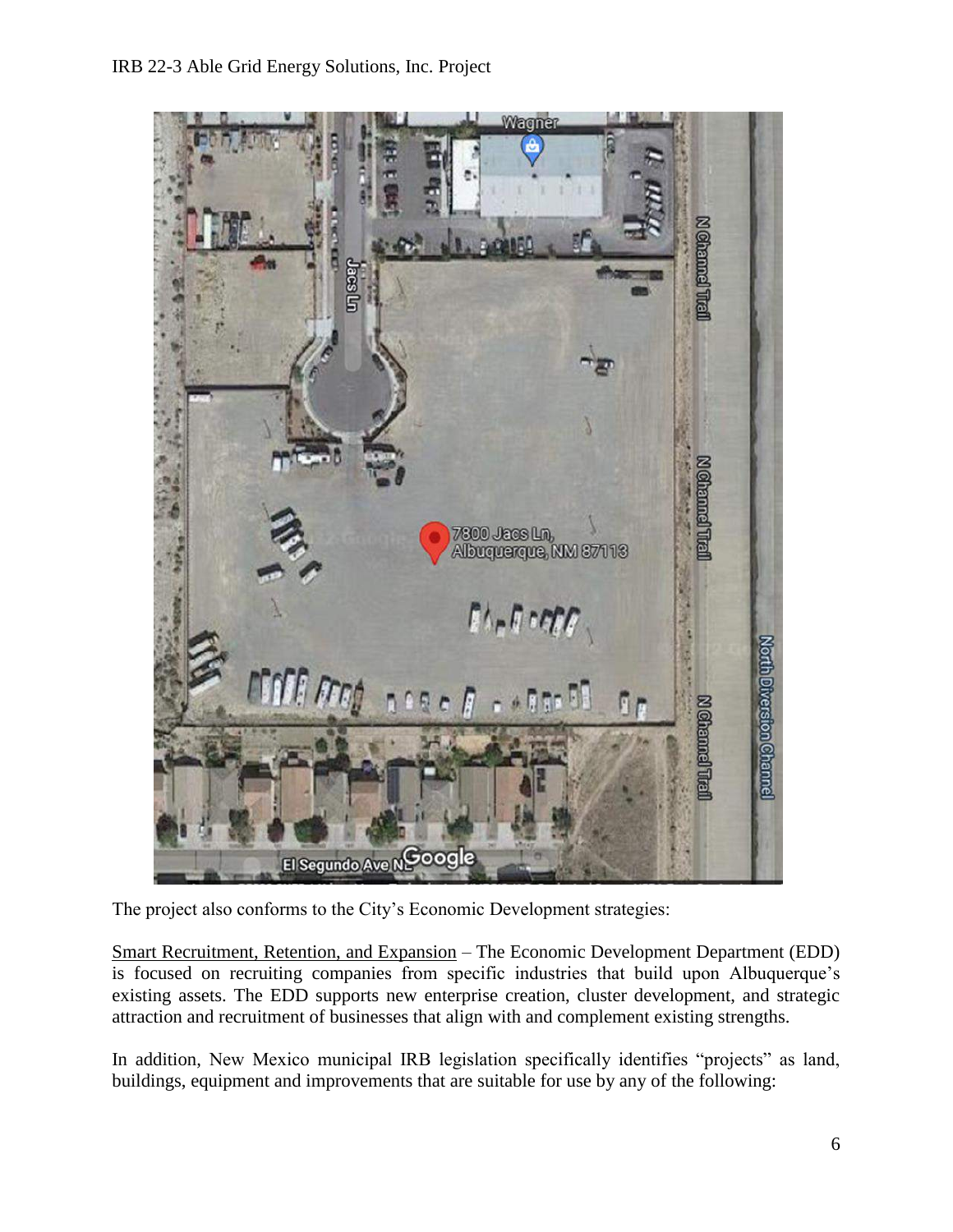- A. any business in which all or part of the activities of the business involve the supplying of services to the general public or to governmental agencies or to a specific industry or customer but does not include establishments primarily engaged in the sale of goods or commodities at retail;
- B. any electric generation facility other than one for which both location approval and a certificate of convenience and necessity are required prior to commending construction or operation of the facility, pursuant to the Public Utility Act [62-13-1 NMSA] and Electric Utility Industry Restructuring Act of 1999 [62-3A-1 NMSA 1978]; and

### **III ECONOMIC BENEFITS**

This project will have numerous positive economic benefits across the community and the state. The primary economic benefit will be the capital expenditure and jobs associated with the construction of the facility.

### **COMPETITION**

The company has stated that "There are no other utility-scale BESS that have signed contracts with PNM in Albuquerque or even in New Mexico. As such, Sandia Peak Grid is not displacing or competing with any local BESS providers".

Staff research was not able to uncover anything that suggests this statement is not accurate.

### EFFECT ON EXISTING INDUSTRY AND COMMERCE DURING AND AFTER **CONSTRUCTION**

The total project investment cost of Sandia Grid (Phases 1 and 2) is approximately \$75.5MM, which includes all engineering, procurement, and construction activities of the Battery Energy Storage System. Most of that cost is associated with the batteries and related equipment, and as such, will be subject to the 6% New Mexico Gross Receipts Tax rate upon purchase. Depending on the ultimate treatment of the land and other property, there is also likely to be significant property tax revenue for the local schools and other property tax recipients in the region. In addition, there are ongoing annual operating costs and capital investments to maintain the system over the 20-year life.

For Sandia Peal Grid, approximately 60-100 unique jobs will be created during the construction and commissioning of the Project. Some of this labor will be NM-based as Able Grid will communicate with the Engineering  $\&$  construction firms that we contract with that we expect their labor force to consist of at least 50% local labor. Labor from out of state will add significant economic activity through housing, restaurants, and other local services while they are on site.

Sandia Peak Grid is the first stand-alone BESS to be located in NM, but there will be numerous additional stand-alone BESS as PNM works towards their goal of 100% carbon free electricity by 2040 while also complying with the statutory goals set in New Mexico's Energy Transition Act. Able Grid is in active development of a 200 MW stand-alone BESS on a parcel of land being acquired west of the UNM golf course. Other stand-alone storage developers have projects in PNM's transmission queue. Sandia Peak Grid will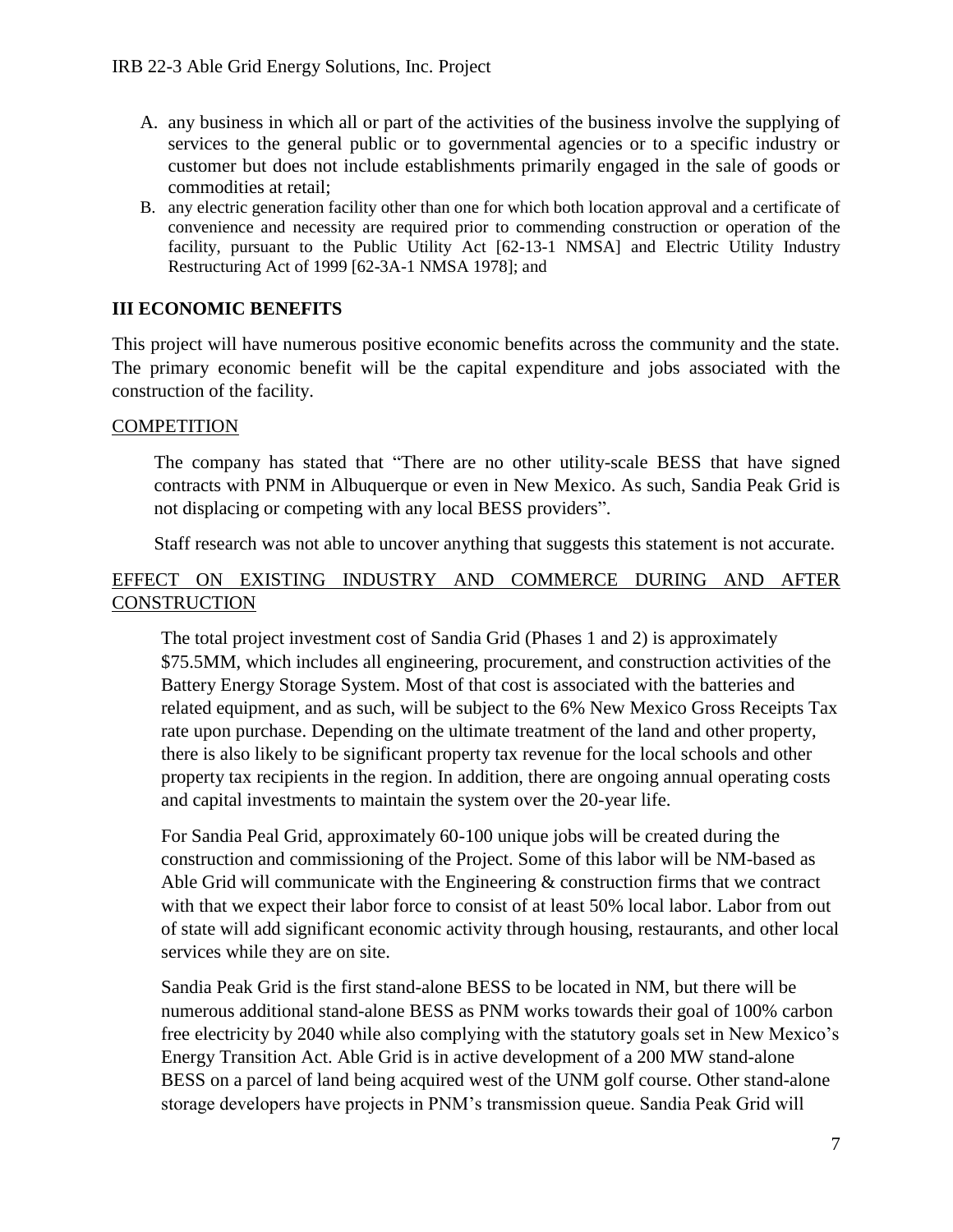mark the beginning of a build-out of numerous technologically advanced energy storage systems as PNM transitions to a clean energy grid.

1) What percentage of the permanent new jobs is expected to be filled by current Albuquerque area residents, as opposed to people relocated from elsewhere? At least 50%

2) Will jobs benefit low and moderate income residents? N/A

3) Will the jobs meet or exceed median wages for the industry within the community? Yes

4) Will the jobs match skills of current city residents? Yes

5) Will new employees be trained to fill the positions? Yes.

6) What stated advancement opportunities are there? Due to the project not being focused on job creation, but rather developing the renewable energy

7) Will "Job Training Incentive Program" or other job training programs be used? No.

8) Will at least 50% of health insurance premiums be covered for employees? Yes

### CORPORATE CITIZENSHIP POLICY /PLAN

List any company policies/plans regarding the promotion of donations and volunteerism policy.

Due to the small number of permanent employees created by this project, volunteerism and donations are not a large factor in the project evaluation. However, Able Grid's Social and Environmental Goals are significant. Their energy storage projects seek to achieve the following social goals: 1.) Provide clean energy infrastructure investments in urban communities that will not see large wind or solar energy installations. This ensures the economic benefit of renewing our electric power system to a sustainable one is shared with urban communities.2.) Reduce or eliminate the environmental injustices of fossil fuel plants located in socially or economically disadvantaged communities by providing an alternative emissions-free resource that can replace those fossil fuel plants while maintaining some job opportunities, investment, and local tax base lost from the retired fossil fuel plants. 3.) Support diverse and local suppliers and vendors.

### LOCAL PURCHASES

The company anticipates spending approximately \$3,500,000 on good and services in New Mexico.

The impact on existing industry and commerce after construction is anticipated to be favorable.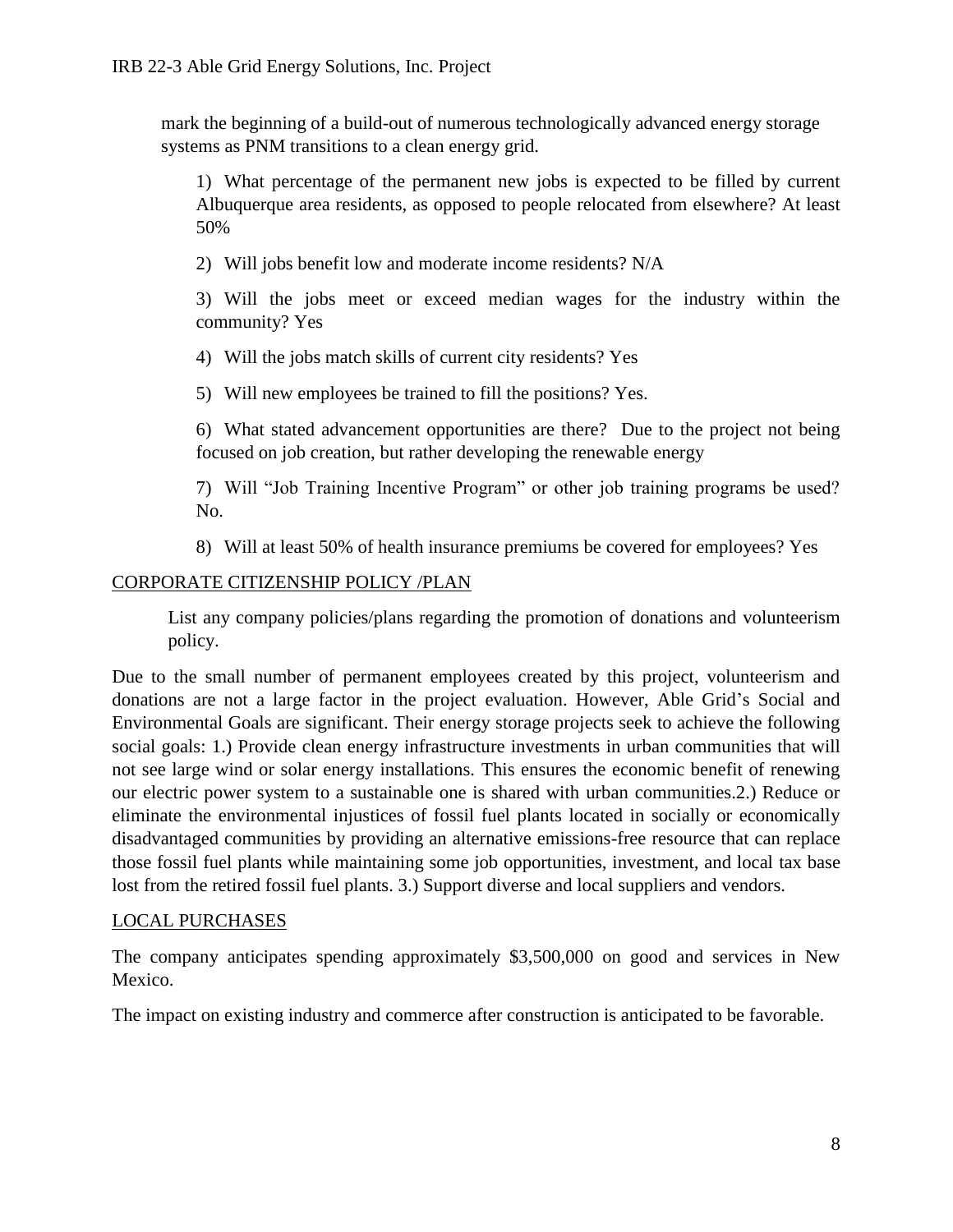### **COMPETITION**

There are no other utility-scale BESS that have signed contracts with PNM in Albuquerque or even in New Mexico. As such, Sandia Peak Grid is not displacing or competing with any local BESS providers.

### **IV. PROJECT FEASIBILITY**

### COST/ FEASIBILITY/ FINANCING

The project is subject to City Council approval. Able Grid intends to self-fund the improvements through their own working capital, and they are responsible for their own and the City's fees related to the IRB application and associated legal or other administrative fees, including the fiscal impact analysis.

The initial bond amount covers a total of \$7.750 million for the site and improvements, although the entire project costs are estimated at a greater amount.

### DEVELOPER'S RECORD

Able Grid has projects in 22 states and a development pipeline of over 10,000 Megawatts. Able Grid's joint venture partner is Eolian L.P. Since 2004 Eolian has funded the development of 11,540 MW of wind development that is now operational, representing  $\sim$ 10% of all wind projects in the US. Additionally, Eolian has funded  $\sim$ 1,100 MW of solar projects and entered the energy storage market with Able Grid.

Able Grid's team members have worked at major renewable energy development companies, engineering and construction firms, laboratories, and operating companies in the energy industry. With over 250 years of combined experience, the Able Grid team brings together an unmatched diversity of experience in the energy storage industry.

Additional information is available on https://ablegridenergy.com/

### EQUITY

The project intends to use a combination of financing elements, including the proceeds from the industrial revenue bonds and other sources.

### MANAGEMENT

The company appears to have a strong, experienced management team.

The company will self-manage the project during development utilizing a Project Team. The Project Team will include the following Able Grid Employees:

Mark Tourangeau- Origination Director, West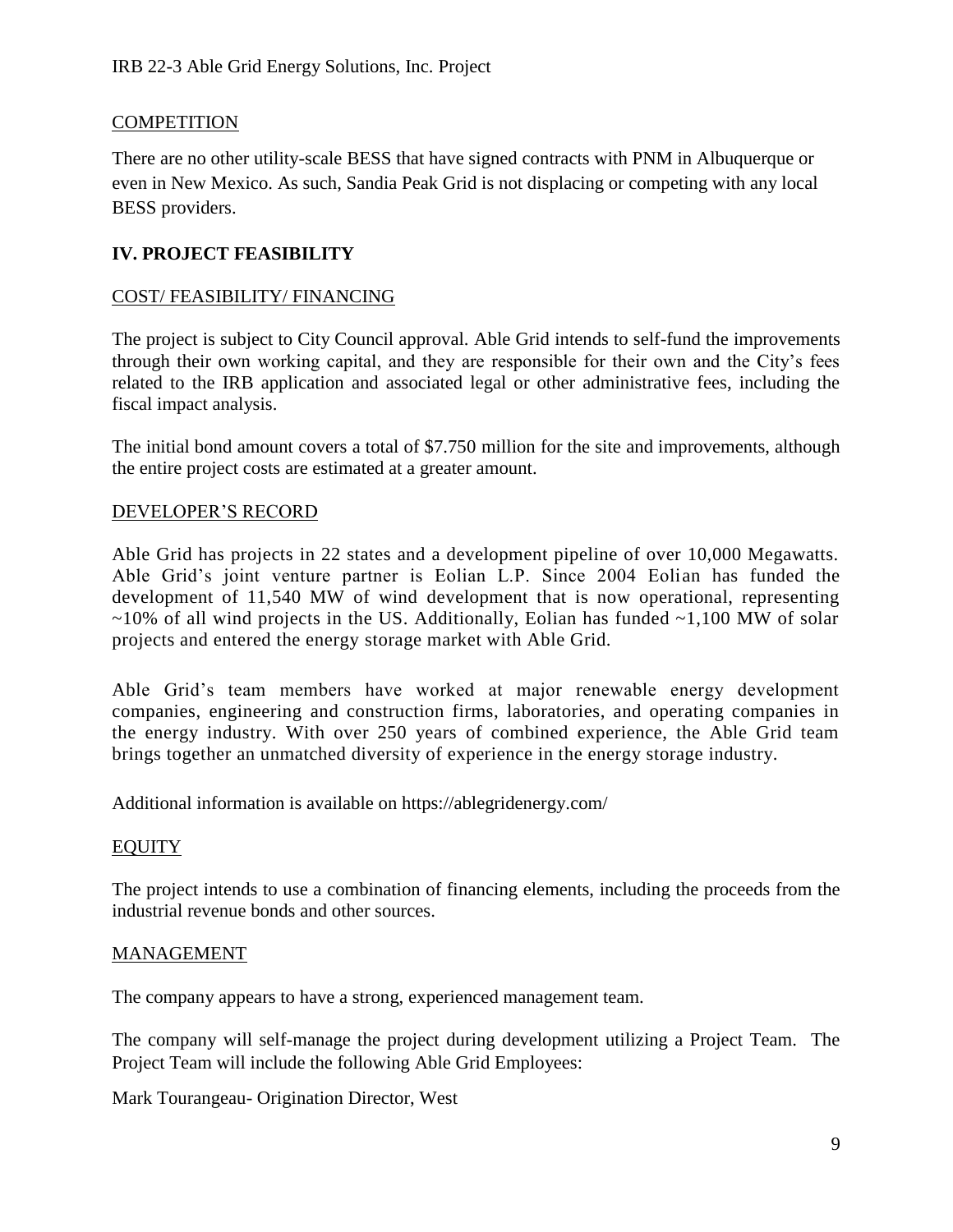Mark is responsible for the commercialization of Able Grid's energy storage projects in the Western US. He has over twenty-five years of experience in the energy industry in wholesale gas and power markets and in merchant generation, with a focus on origination, business development, asset management, risk management, and finance. He holds an MA in Natural Resource Economics from the University of New Mexico and a BS in Economics from the University of New Hampshire.

Ricardo Betts - Development Director, West

Ricardo leads the development of Able Grid's projects across the western regions, focusing on greenfield development, real estate contracts, and land use permitting. Previously, Ricardo has led the project execution, development, and management of over \$8 billion of Residential, Commercial, Industrial, and Renewable Energy Projects. He holds an MBA from the American Business School in Paris and a BS in Urban Planning/ Housing and Urban Development from Arizona State University.

Information of other Company senior personnel is included in the Application and at https://ablegridenergy.com/

Based on the description given in the project plan, management appears to be qualified to manage the project. Based on financial information provided, the Company appears capable of managing and completing the Project.

### FISCAL IMPACT ANALYSIS

This project includes a fiscal impact analysis prepared by the University of New Mexico's Bureau of Business and Economic Research (BBER) as required given the project is a recipient of City funds. The analysis shows that the company will start out in its first year with positive fiscal impact in City tax revenues over the tax abatements, and an overall positive fiscal impact. Employing the current 20-year bond rate of 2.47% yields an estimated \$7.6 million additional dollars to the city after 20 years. Returns are greatest in years 1 and 2 of the project as investments in the labor force, construction, and the purchase of capital are initiated. Employment numbers equalize after year 2024, at the end of the construction phase and the onset of operations & maintenance employment.

The fiscal impact analysis demonstrates that the City will recoup the value of its investment within the term of the bonds.

### **FINDINGS:**

1. IRB 22-3 is a qualified project as defined by the State's Industrial Revenue Bond Act and the City enabling legislation (Resolution R-196, Sixth Council (126-1985) as amended by Resolution 350 Sixth Council; and

2. IRB 22-3 would make positive substantive contributions to the local economy and community through a major capital investment and by creating 2 high-wage jobs; and3. IRB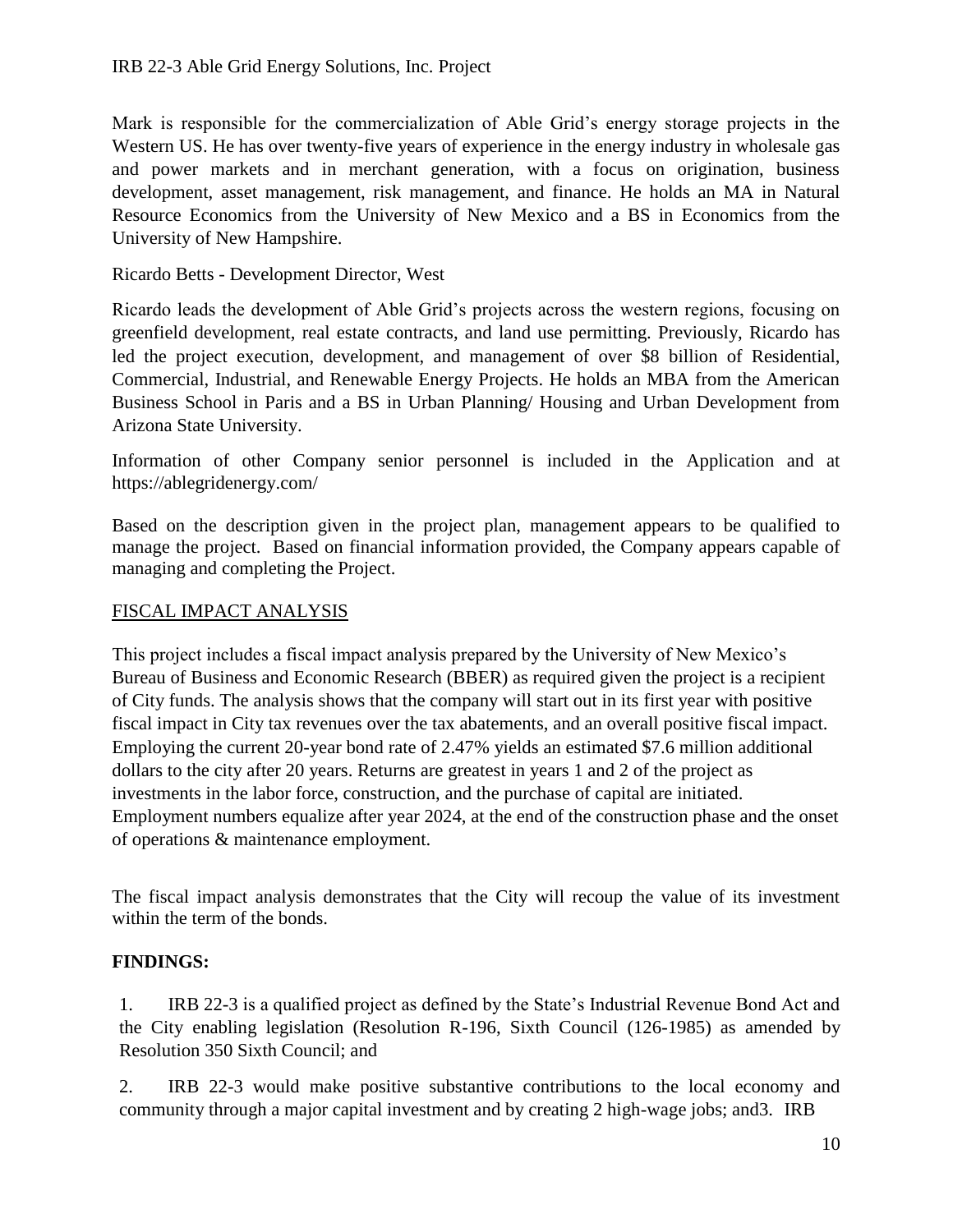22-3 will continue Albuquerque's position in the forefront of alternative energy infrastructure and production; and

4. IRB 22-3 would comply with the adopted City plans and policies, and meet community economic development priorities and objectives;

5. IRB 22-3 would adequately meet the evaluation criteria established by the City for Industrial Revenue Bond Act projects, including the requirement that the City recoup the value of its investment over the term of the bonds.

### **STAFF RECOMMENDATION:**

Based on the above findings, staff recommends approval of IRB 22-3 as proposed in the project plan application.

Lisa Abeyta, Deputy Director Economic Development Department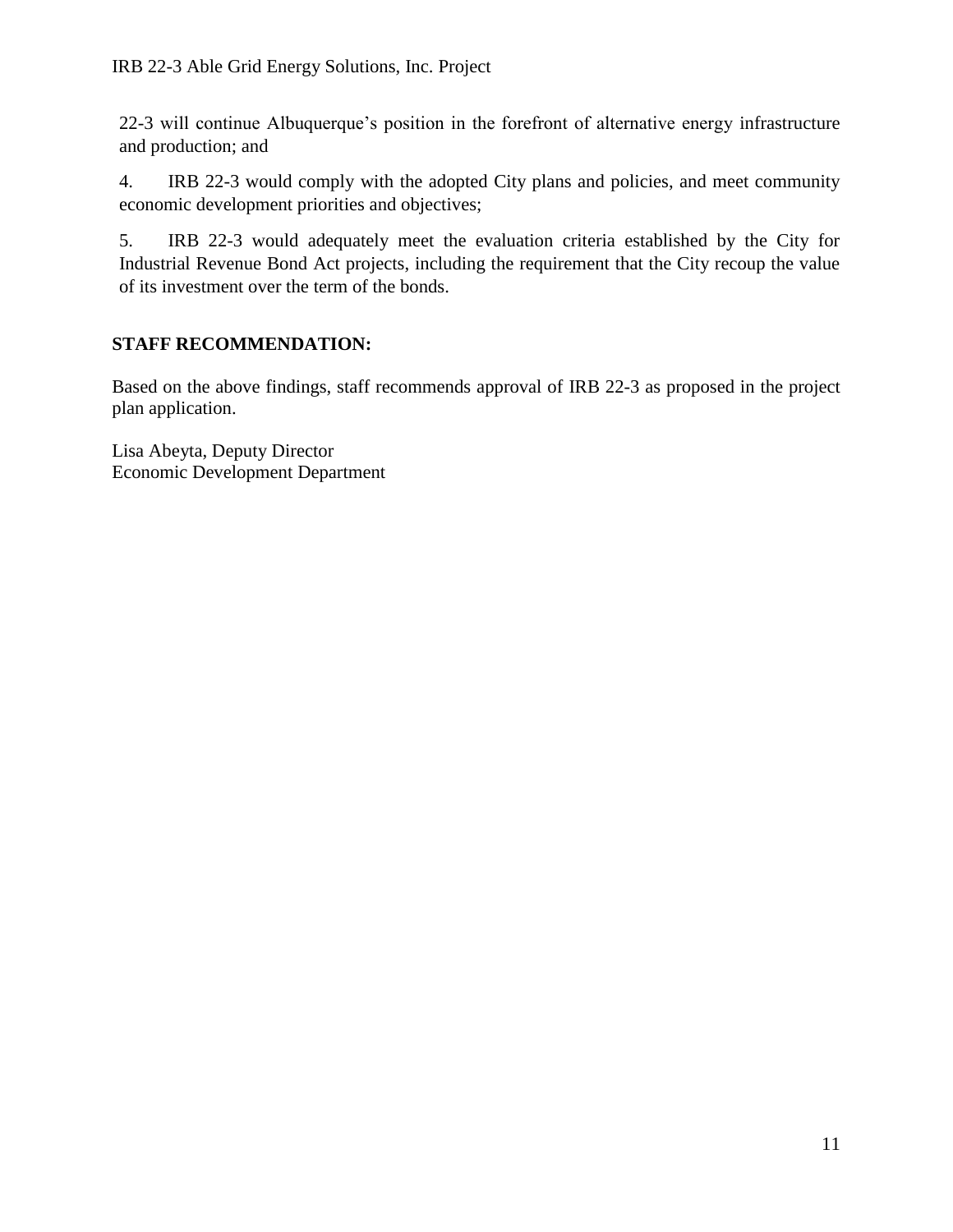# CITY OF ALBUQUERQUE ECONOMIC DEVELOPMENT DEPARTMENT

# **INDUSTRIAL REVENUE BONDS (IRB) APPLICATION**



December 2021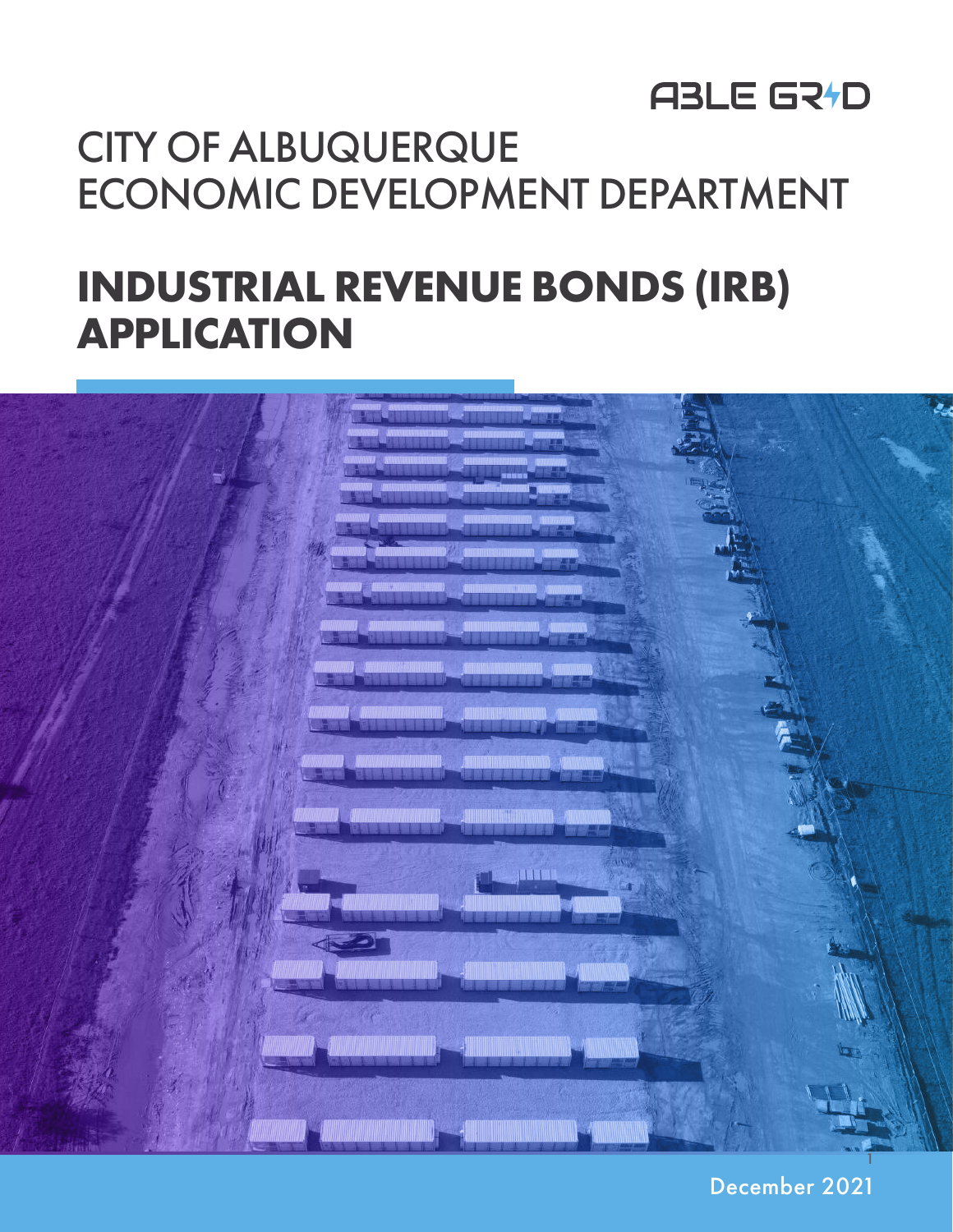# **RESPONSE TO APPLICATION QUESTIONS**

### **I. GENERAL DESCRIPTION**

**Give a brief overview of the Project, including general location, proposed development, use, and total bond amount requested. Include a statement of the benefit to be gained by the Albuquerque community from this development. The General Description should explain what will be done with the IRB if approved.**

The Project Site is an approximately 6.1 acre graded and graveled but otherwise vacant industrial site in northern Albuquerque. The site consists of two contiguous parcels (Lots 5 and 6-A) in the Blue Sky Business Park. The site is located just west of the Reeves power plant and the substation to which the Project would interconnect. The gen-tie line would span across the adjacent flood control ditch (the North Diversion Channel Phase II) and road (Paseo del Norte NE), cross through one privately-owned parcel, and into the Reeves substation property.

- **Project Parcel ID:** 101606344237010226 (Lot 6\_A; 4.9 acres) and 101606346539910228 (Lot 5;1.17 acres)
- **Project Parcel Address:** 7800 & 7850 Jacs LN NE Albuquerque 87113
- **Owner:** Michael & Mary Jacobs
- **Zoning:** NR-GM (Non-Residential General Manufacturing)
- **Future Land Use Plan:** n/a
- **Substation Parcel ID:** 101706309537020175CA
- **Substation Address:** 4400 Paseo del Norte
- **Substation Owner: Public Service of New Mexico**
- **Substation Zoning:** NR-GM
- **Substation Future Land Use:** n/a

Sandia Peak Grid is comprised of a 100MW phase that could start construction in 2022 and a 50MW phase that could start construction in 2023. The project company, Sandia Peak Grid, LLC, has entered into a 20 year lease or 'tolling' contract with PNM. The Project provides emissions-free capacity and ancillary services to PNM to support PNM's efforts to comply with the New Mexico state decarbonization and renewable energy goals. The tolling contract is awaiting approval from the New Mexico Public Regulation Commission. PNM has shortlisted the 50MW phase of the Project in their 2021 Replacement Generation RFP, and the Project may begin contract negotiations with PNM in November 2021.

The Sandia Peak Grid project will assist PNM and New Mexico with taking appropriate actions to protect the local environment and conserving its local natural resources while maintaining its commitment to emissionsfree electricity by 2040. In addition, the Project will also positively impact the community by reducing local air pollution within Albuquerque.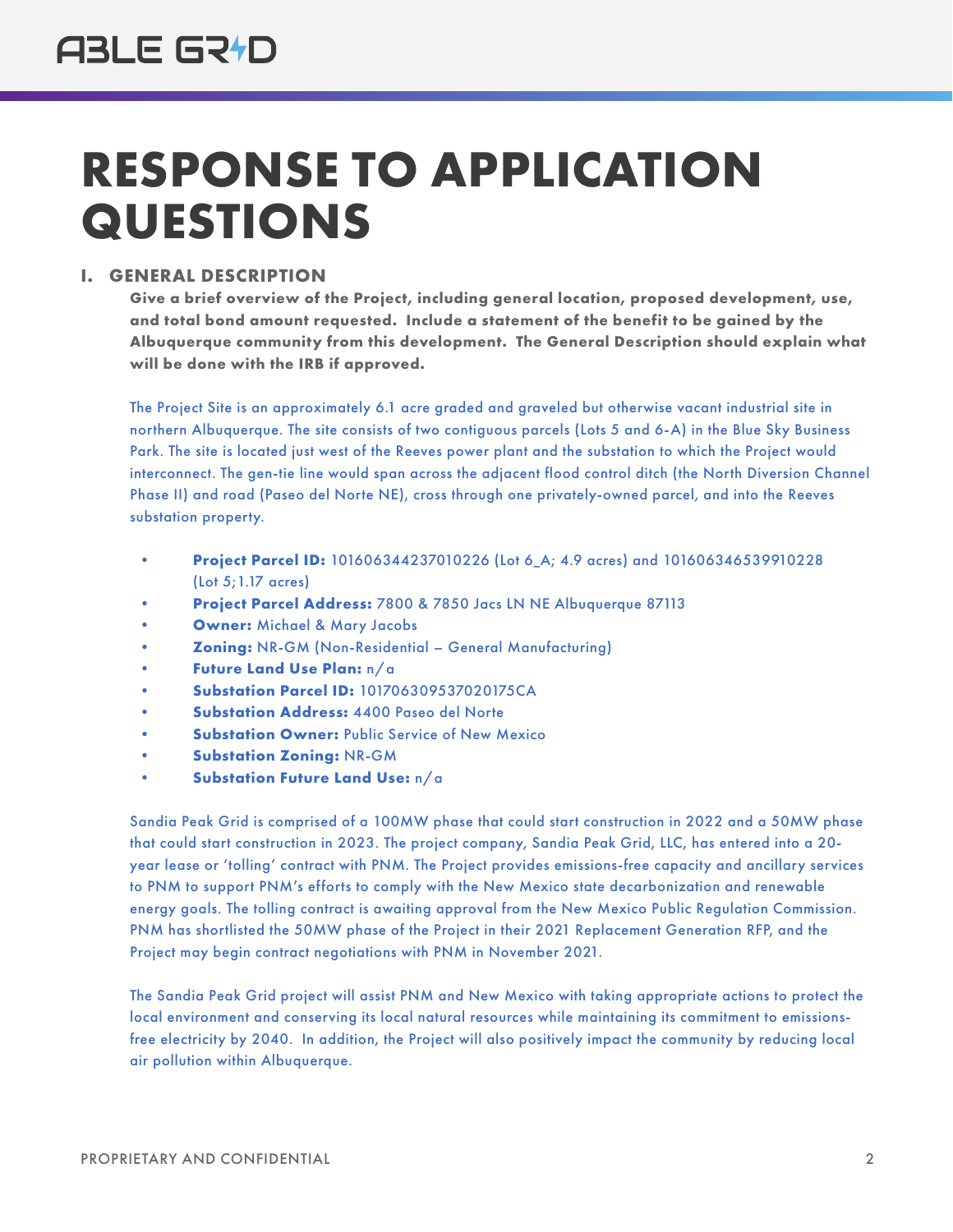Able Grid Energy Solutions, Inc. ("Able Grid") Able Grid and PNM agreed to a contract price for Sandia Peak Grid 100MW Phase 1 in 2020. Since then, there have been significant increases in the prices of raw materials and high voltage electric equipment and disruptions to the supply chain due to the lingering effects of COVID-19. While the Project and Able Grid have attempted to internalize these cost increases, the costs have exceeded the contingency reserved for Project and now make the Project economically unviable. Able Grid has even explored selling the Project to competitors who may have some cost advantages to mitigate the price increases; however, two potential buyers have declined to engage in discussion, citing the price increases and supply chain issues which challenge the Project's viability. The proceeds/avoided taxes from the IRB are required to make the Project economically viable. Able Grid is keen to maintain its commitment to PNM to deliver this clean energy infrastructure project to support the state of New Mexico with its decarbonization and renewable energy goals at least cost, but this commitment can only be maintained with an IRB used to offset the price increases faced by the Project.

### **II. SITE AND EXISTING CONDITIONS**

### A. Legal Description

Give both the precise and complete legal description and address or identification of location. (For example: The proposed Project is located at 5300 2nd Street N.W. The site is more particularly described as Tracts B-1 and C of the Plan of Division of Lands of Mel Sanchez and Lath & Plaster Supply Company, as the same is shown and designated on the plat of said land filed in the office of the County Clerk on April 27, 1979 in Bernalillo County, New Mexico, containing approximately 11.15 acres.)

The proposed Project is located at 7800 & 7850 Jacks LN NE Albuquerque, 87113. The site is comprised of (2) sites and more particularly described as 7800 JACS LN NE LT 6-A PLAT OF LOT 6-A BLUE SKY BUSINESS PARK CONT 4.9224 AC and 7800JACS LN NE LT 5 PLAT OF BLUE-SKY BUSINESS PARK (BEING TRACT T-4 OF VISTA DEL NORTE) CONT 1.1719 AC

### B. Prevailing Site Conditions

Describe the present use and development of the site, including any improvements, vacant land, etc. Site consists of 2 parcels in Bernalillo County, parcels #1-016-063-465-399-1-02-28 & 1-016-063-442- 370-1-02-26. The total acreage of the site is approximately 6.1 AC. The site is currently used as an RV Storage facility. The improvements on the site include an exterior masonry wall around the perimeter of the entire site to two gates for access off of Jacs Lane NE, lot lights, and underground utilities. There are not permanent structures on the site.

### C. Present Assessed Value

Give the present assessed value according to the Bernalillo County Assessor's office. You may also list a current appraised value if you feel it will make the post-development value clearer. Please see attached Property Tax report for the assessed value.

### D. Present and Proposed Zoning

Give the current zoning of the property. If any change in zoning is required for the proposed use, give the proposed new zone. We recommend that zoning changes required be requested before the project plan reaches the Development Commission.

The parcel is currently zoned as NR-GM (Non – Residential – General Manufacturing), and will not require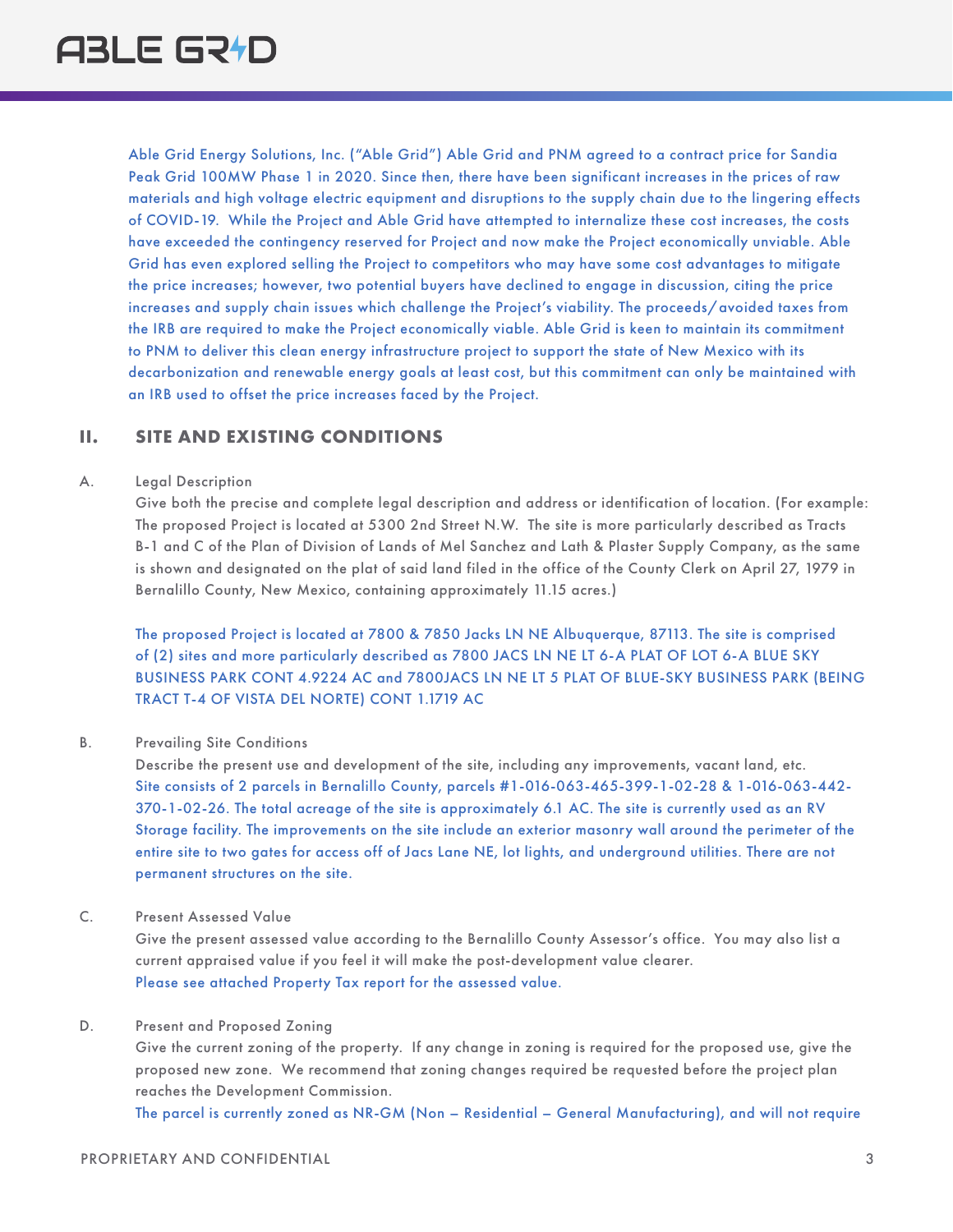a Conditional Use or Zoning Change as Battery Storage is a permissible use recognized by the City of Albuquerque.

E. Renewable Energy

Indicate in detail if and how the Project will create, produce or use renewable energy and renewable energy technology.

Sandia Peak Grid is a utility-scale stand-alone Battery Energy Storage System (BESS). Sandia Peak Grid will be directly interconnected to the Public Service of New Mexico (PNM) high-voltage transmission system adjacent to the Reeves Generating Station in Albuquerque.

The function of a BESS on an electrical grid can be described as follows:

- BESS are an integral part of integrating more renewable energy onto an electric grid, as they allow for additional large, low-cost solar and wind generators to be reliably integrated into the grid
	- o BESS can be used to store excess renewable generation that is produced but not needed during times of high supply but low demand, and re-dispatch that renewable energy when supply is low and demand is high
- BESS enable Electric Vehicle (EV) integration, as a grid-connected BESS can integrate electric vehicles to help utilities and customers effectively manage this new load source
- Compared to traditional power generation run on fossil fuels, BESS can provide a faster response at a lower cost, making the electric grid more flexible and reliable while eliminating the carbon and criteria pollution emissions generated by traditional power sources that provide these same services
- BESS are environmentally-friendly, don't produce any air or solid waste emissions or waste products, and they don't require precious water supplies for operation

When comparing grid-connected stand-alone BESS to storage that charges solely from a renewable energy source such as solar, stand-alone storage proves to be a more flexible storage resource.

- A stand-alone BESS independently optimizes for the energy storage use cases that benefit the entire system, not just one resource
- Unlike a BESS that charges from a solar resource, there are no restrictions on use for a stand-alone BESS for it to retain federal Investment Tax Credit (ITC) eligibility, as stand-alone BESS do not qualify for the ITC
- Stand-alone BESS comprises advanced technology that complements and enables renewable energy and will drive reductions in carbon emissions to meet the New Mexico Energy Transition Act (SB#489) requirements
	- o 50% Carbon-Free Electricity by 2030
	- o 100% Carbon-Free Electricity by 2045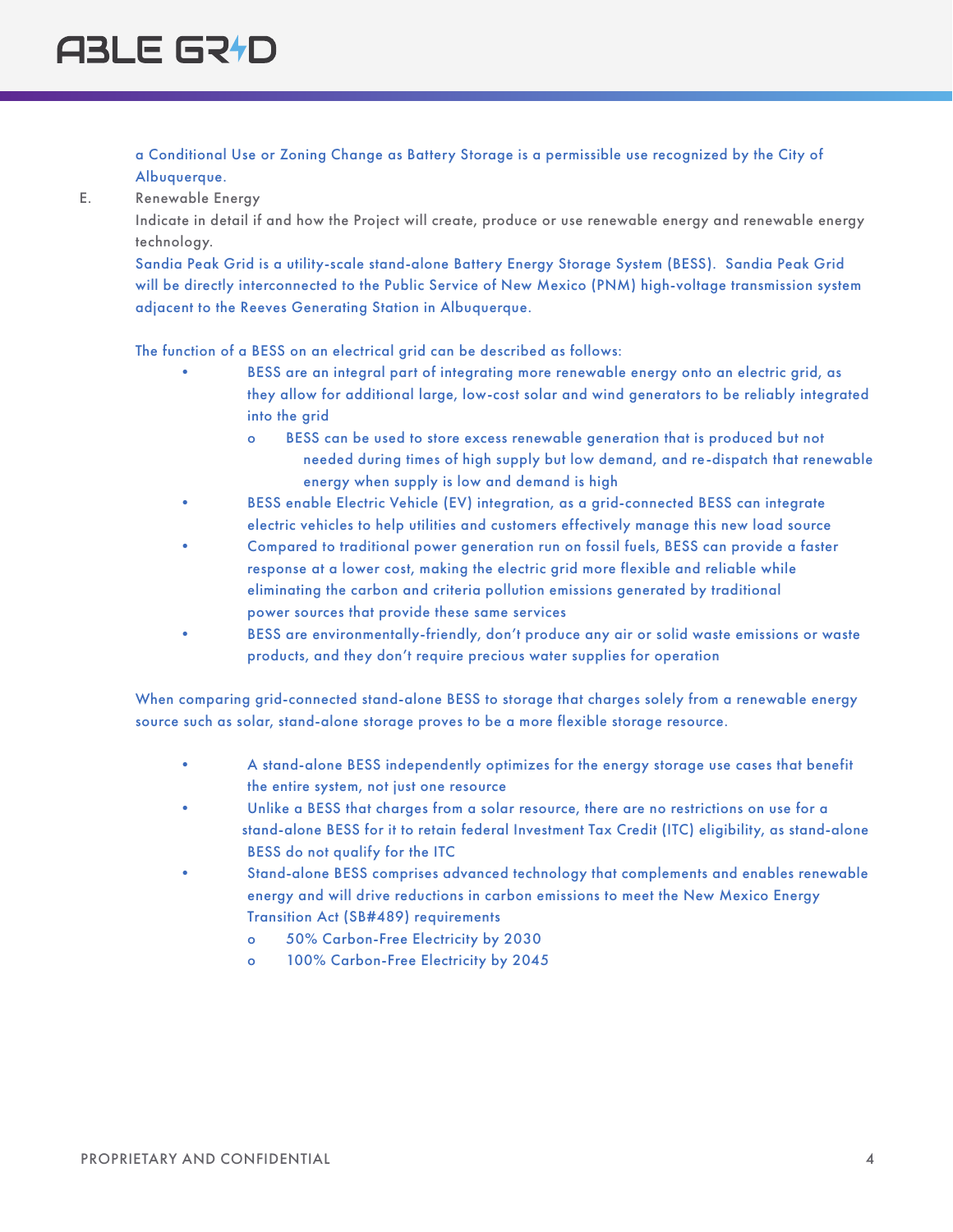### **II. PROJECT PLAN**

### A. Information Concerning Applicant

Describe the development entity – corporation, syndicate, individual, etc., and give information about the experience of the company or of significant individuals involved in the type of development or industry proposed. Include as an attachment resumes of main principles, or other information which will bear on the experience and credibility of the development entity.

Able Grid Energy Solutions, Inc. ("Able Grid") is a utility-scale energy storage developer. In partnership with utilities, municipalities, communities, and leading corporate buyers, Able Grid is developing low-cost battery energy storage systems (BESS) that improve the electric grid's reliability and help integrate clean sources of energy. Able Grid invests in communities and markets where energy storage will provide long-term value to utilities managing a diverse energy portfolio to provide low-cost and sustainable power for their customers.

Able Grid has projects in 22 states and a development pipeline of over 10,000 Megawatts. Able Grid's joint venture partner is Eolian L.P. Since 2004 Eolian has funded the development of 11,540 MW of wind development that is now operational, representing ~10% of all wind projects in the US. Additionally, Eolian has funded ~1,100 MW of solar projects and entered the energy storage market with Able Grid.

Able Grid's team members have worked at major renewable energy development companies, engineering and construction firms, laboratories, and operating companies in the energy industry. With over 250 years of combined experience, the Able Grid team brings together an unmatched diversity of experience in the energy storage industry.

This experience is applied to all aspects of developing, engineering, constructing, and operating our energy storage projects, ensuring that the battery energy storage systems (BESS) projects we develop bring longlasting value to our customers.

### **See Statement of Qualifications as attachment for additional information.**

**B. Tax Issues**

**Please provide a statement declaring that the applicant has no outstanding substantive federal, state or local tax issues. If, however, there are pending issues, thoroughly describe all issues and their status.** 

Able Grid has no outstanding substantive federal, state or local tax issues.

### **C. Information Concerning Products and Process**

**Identify the products and/or processes involved with this Project. Specifically address the question of whether the proposed development will generate air, noise, or waste pollution or traffic congestion. Include any plans for the reduction and disposal of waste and/or project emissions.**

BESS are important community investments in critical energy infrastructure. BESS are capital-intensive projects that yield substantial tax revenues for local authorities but require little use of any city infrastructure.

Specifically, there is effectively no use of water during operations, no generation of wastewater, and no need for waste disposal. BESS are remotely operated, and therefore, other than during construction, there is no road use or traffic congestion associated with the ongoing operation of a BESS.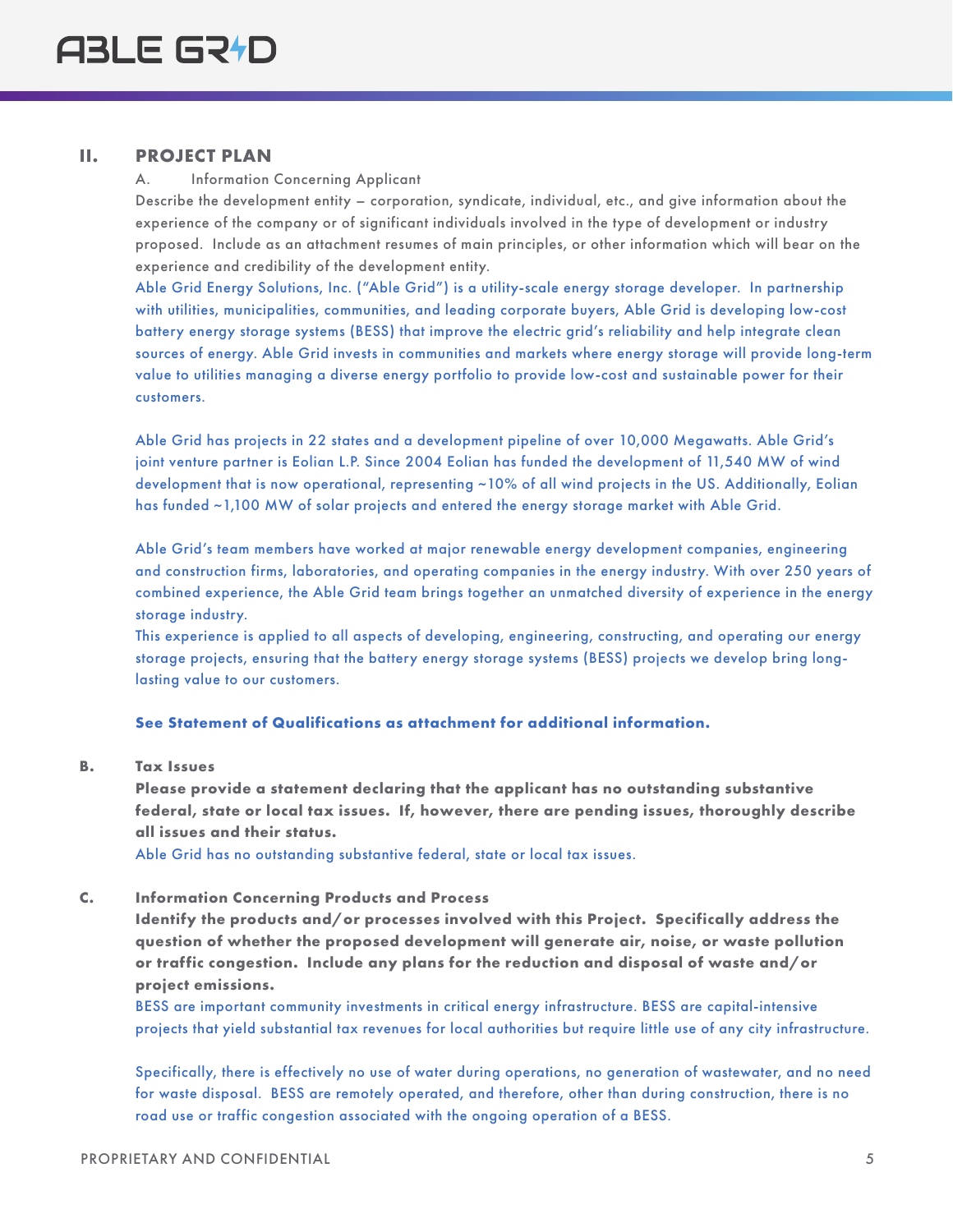### **D. Competition**

**Please describe any competition in the same area of commerce or industry existing in the City. Since the Development Commission and City Council do not wish to make industrial revenue bonds, with their associated tax abatements, available for projects with local competition, this statement is very important.** 

There are no other utility-scale BESS that have signed contracts with PNM in Albuquerque or even in New Mexico. As such, Sandia Peak Grid is not displacing or competing with any local BESS providers.

### **E. Effect on Existing Industry and Commerce during and after Construction Describe the predicted effects of the Project including construction jobs generated, increased employment, increased sales, new industrial base, possible spin-off business, etc.**

The total project investment cost of Sandia Grid (Phases 1 and 2) is approximately \$75.5MM, which includes all engineering, procurement, and construction activities of the Battery Energy Storage System. Most of that cost is associated with the batteries and related equipment, and as such, will be subject to the 6% New Mexico Gross Receipts Tax rate upon purchase. Depending on the ultimate treatment of the land and other property, there is also likely to be significant property tax revenue for the local schools and other property tax recipients in the region. In addition, there are ongoing annual operating costs and capital investments to maintain the system over the 20-year life.

For Sandia Peal Grid, approximately 60-100 unique jobs will be created during the construction and commissioning of the Project. Some of this labor will be NM-based as Able Grid will communicate with the Engineering & construction firms that we contract with that we expect their labor force to consist of at least 50% local labor. Labor from out of state will add significant economic activity through housing, restaurants, and other local services while they are on site.

Sandia Peak Grid is the first stand-alone BESS to be located in NM, but there will be numerous additional stand-alone BESS as PNM works towards their goal of 100% carbon free electricity by 2040 while also complying with the statutory goals set in New Mexico's Energy Transition Act. Able Grid is in active development of a 200 MW stand-alone BESS on a parcel of land being acquired west of the UNM golf course. Other stand-alone storage developers have projects in PNM's transmission queue. Sandia Peak Grid will mark the beginning of a build-out of numerous technologically advanced energy storage systems as PNM transitions to a clean energy grid.

### **F. Land Acquisition**

**Indicate if IRB proceeds will be used to acquire land, and whether land is presently owned by the applicant, or is under option.** 

Sandia Peak Grid is located at 7800 Jacs Ln in Albuquerque, directly west of the Reeves Generating Station. Able Grid has a signed option to purchase this 6.5-acre parcel for Sandia Peak Grid and Sandia Peak Grid, with closing expected to occur in Q1 2022. Able Grid does not intend to acquire land through IRB proceeds.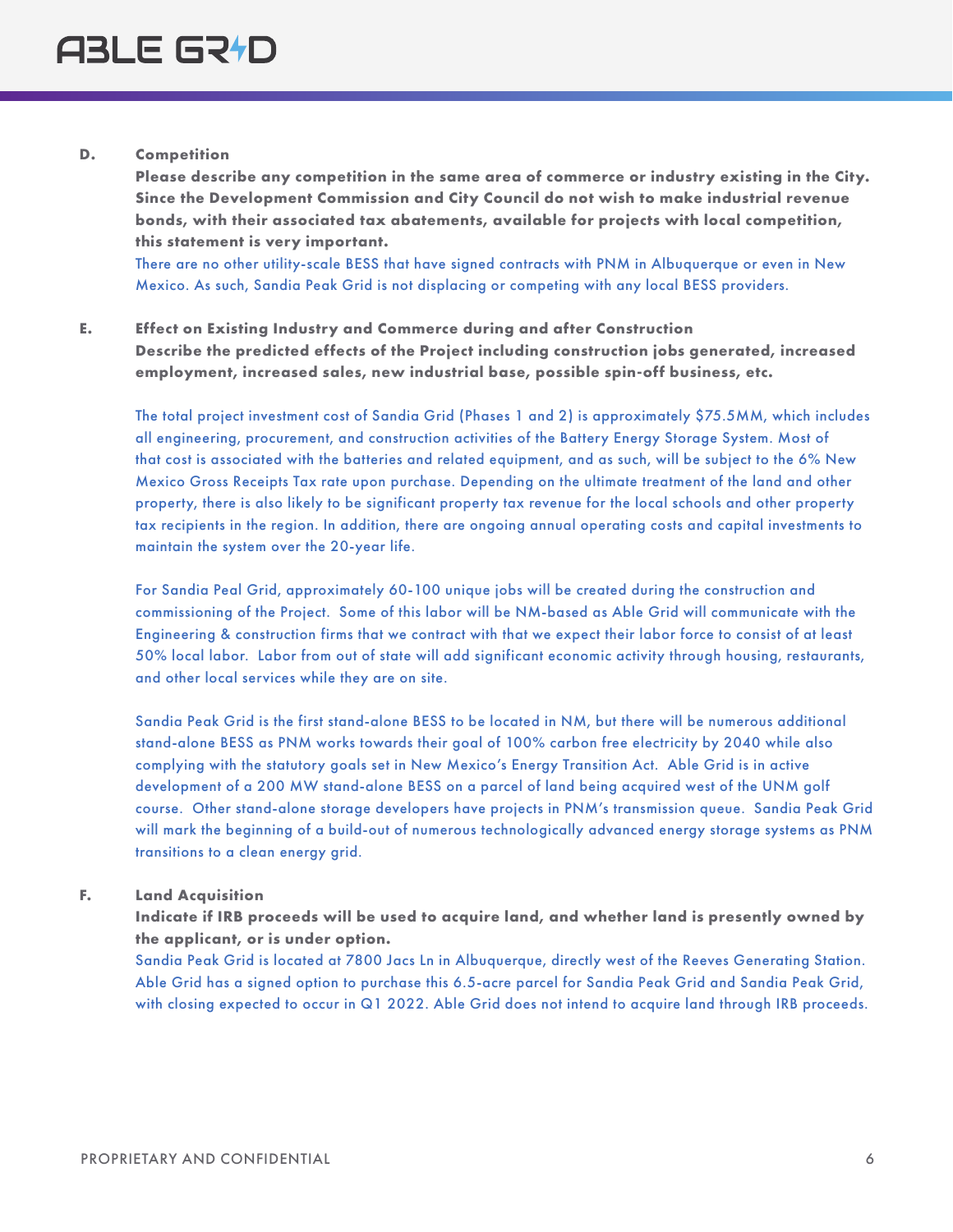### **G. Description of Proposed Development**

**Describe the construction to be undertaken in the Project, including square footage, construction type, and location of construction on the project site. Indicate whether existing buildings on the site will be rehabilitated or incorporated in the construction. Detail any demolition which will be required by the Project, and indicate whether demolition involves any identified historic properties. If possible, attach a conceptual site plan and elevation (alternately, these may be presented at the Development Commission hearing).**  Able Grid's Sandia Peak Grid is a 100 MW – 200 MWh stand-alone BESS under development with site control/negotiations nearing completion, a large generator interconnection and charging study submission in process, and Project permitting, design, and engineering underway. The project site is in Albuquerque, NM, adjacent to and interconnects at the Reeves substation. The Point of Interconnection is approximately 0.12 miles from the site. Able Grid is completing permitting, environmental, and geotechnical review of the property for the site design basis for Sandia Peak Grid and is expanding the scope of these activities to include Sandia Peak Grid II (Phase 2).

Sandia Peak Grid is an energy storage system with containerized batteries and an associated thermal management system with power conversion systems (bi-directional inverters), step-up transformers, switchgear, and medium voltage cables to the project substation. Step-up to transmission voltage is accomplished via the 34.5 kV to 115 kV project substation, including the main power transformer, breakers, switches, meter, and other protection and control equipment. The autonomous control and protection of the system is managed by an intelligent energy management system (EMS) and SCADA systems provided by the system vendor.

### **H. Infrastructure**

**Indicate if Project will require any extension or relocation of utility or road systems. If additional infrastructure is required, what cost sharing agreements have been reached between the applicant and the city?** 

Sandia Peak Grid does not require other services or infrastructure.

### **I. Area Enhancement**

**Describe how Project design and placement will enhance the area.**  Please see project layout and renderings as attached to the application.

### **J. Local Purchasing**

**Please provide an estimated annual expenditure of goods and services locally procured that are subject to the New Mexico gross receipts tax, and an estimated annual increase in such an expenditure.**

\$3,500,000

### **K. Water Conservation**

**Estimate average daily and monthly water consumption and include any plans for the reduction or re-use of water.** The Project will not require water consumption.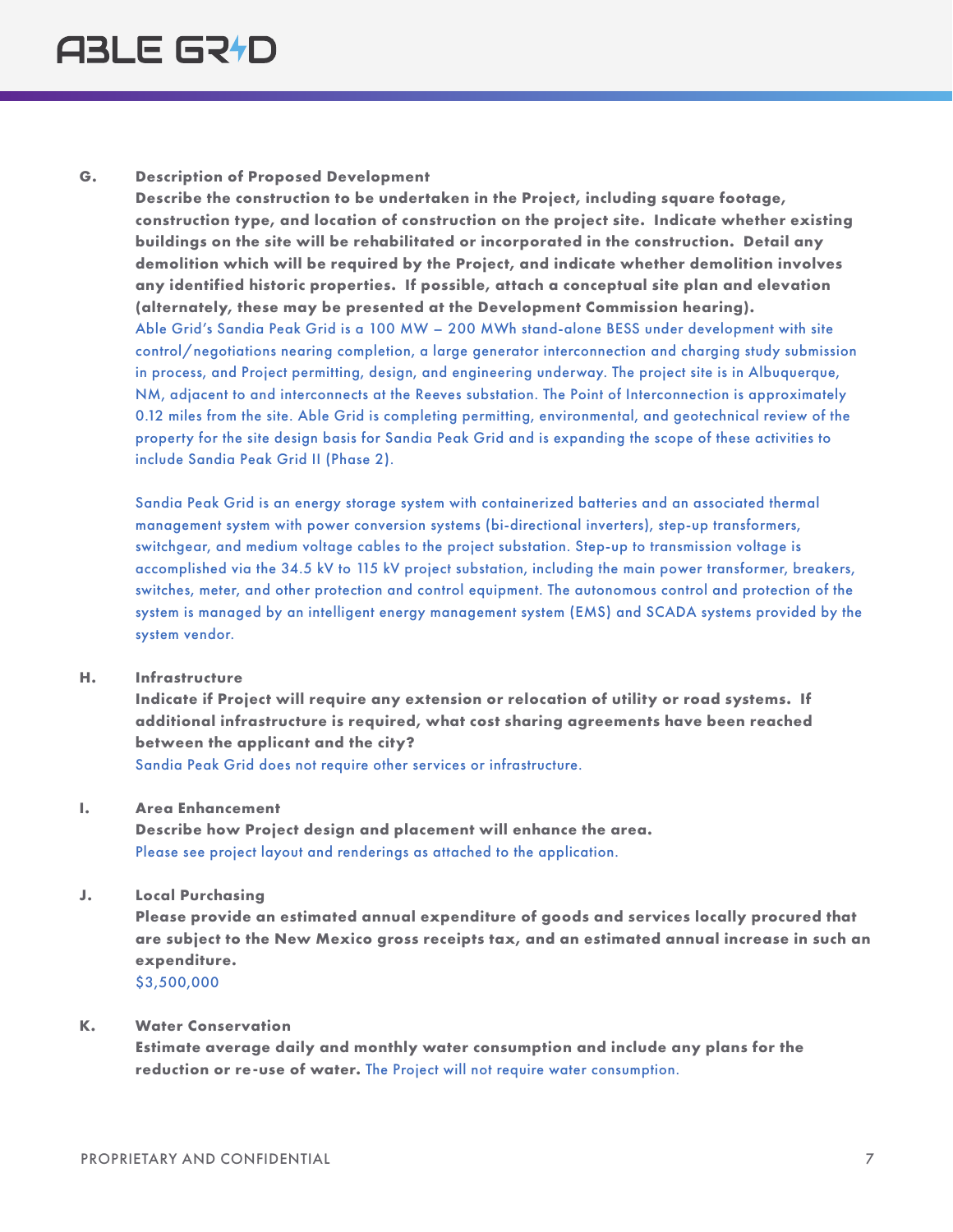- **L. Relocation of Individuals or Businesses No individuals, families or businesses should be displaced by the activities outlined in this plan. If any relocation is required, detail the assistance the applicant will give in relocation.**  N/A
- **M. Number and Types of Jobs Created**

**Identify the number and type (i.e., professional, clerical, assembly line, etc.) of permanent jobs which will be created in the Project. If any existing jobs are to be retained to the project site, describe separately. Please include the wages of all positions to be created. The following questions must also be answered:** In addition to our answers here, please see "O" below. Able Grid estimates that for this 100MW Project, 60-100 unique jobs will be created for the construction of the Project.

- **1) What percentage of the permanent new jobs is expected to be filled by current Albuquerque area residents, as opposed to people relocated from elsewhere?**  Permanent new jobs for Sandia Peak Grid will likely result in 2 full time operators and at least 50% of them would be local.
- **2) Will jobs benefit low and moderate income residents? N/A;** We don't have access to income of residents or prospective/current employees household incomes.
- **3) Will the jobs meet or exceed median wages for the industry within the community?**  Yes. We pay significantly above any minimum wage requirements for the fieldwork and office jobs, and the average pay is well above the average for New Mexico.
- **4) Will the jobs match skills of current city residents?** We are currently building a team of individuals who will have the chance to make a career out of installing these plants. We'll have equipment specialists and electricians for the fieldwork, and the office support will consist of project managers, electrical designers, and engineers.
- **5) Will new employees be trained to fill the positions?**  Yes, we're currently looking to fill several roles for both the office and the field teams.
- **6) What stated advancement opportunities are there?**  This is a relatively new and developing technology vertical that will be expanding throughout the US as the technology becomes more widely available and cost-effective. Anyone with the skills and experience to design or install a system will be in high demand.
- **7) Will "Job Training Incentive Program" or other job training programs be used?** Local Business Mentoring Programs Able Grid is a strong supporter of local business and mentoring programs that focus on technology, education, and culture to create a long-term, sustainable, and environmental impact that positively affects change in the local economy.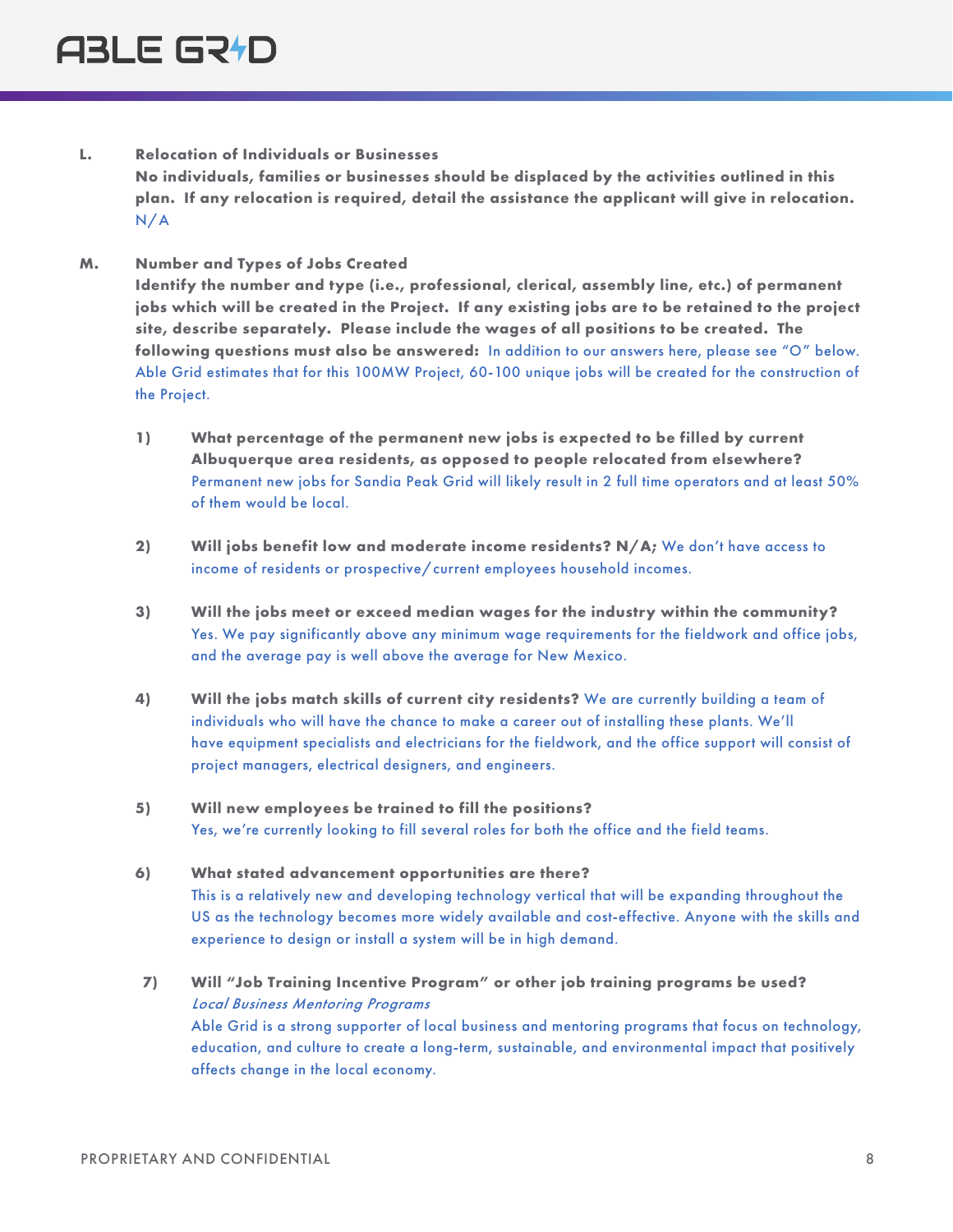Able Grid is willing to work with small, local, and diverse or minority-owned businesses in the Project area. In particular, the development and construction of these projects provide contracting opportunities with local land-use planning attorneys, civil engineers, surveyors, landscapers, security firms, and fencing contractors. Able Grid will craft a scope to identify talent that meets the criteria needed for upcoming opportunities.

### Educational Commitments

Able Grid is committed to continuous outreach to local community colleges and university programs, internships, and Renewable Energy Stewardship programs to teach the benefits of Sustainability and Battery Energy Storage Systems within the Project region. Able Grid is willing to partner with Electrical Engineering programs at local community colleges to provide site visits of the BESS. Working with our Project-based contractor and the local utility, we would like to integrate educational site visits and potentially internship or employment opportunities on the Project for students in these programs. However, we will not be extending educational opportunities on site to students under18 years of age for safety reasons.

**8) Will at least 50% of health insurance premiums be covered for employees?** Yes

### **N. Corporate Citizenship Policy/Plan**

**List any company policies/plans regarding the promotion of donations and volunteerism policy.**

### Company Mission Statement

Able Grid Energy Solutions develops, constructs, and operates utility-scale energy storage projects to serve utilities, communities, and corporate customers with solutions to integrate their portfolio of renewable energy resources, providing emissions-free, flexible capacity and reliability, and alternatives and complements to transmission and distribution build. We work together with our customers as a collaborative team passionate about supporting communities' transition to a clean energy future.

#### Company Culture and Values

We are a team of energy professionals committed to building energy storage projects to lower the cost of energy to consumers and decarbonize the electric power system. We are providing a key technological solution to facilitate integrating ever-larger amounts of variable renewable energy onto the system at lower costs than thermal peaking resources. Our projects must deliver local, regional, and global economic, social, and environmental wins for the communities where our projects are located. We adhere to our diversity, equity, and inclusion policies and seek opportunities for diverse and local suppliers and vendors for our projects.

#### Environmental Goals

The purpose of our energy storage projects is to decarbonize the electric power system and reduce local air pollutants from fossil fuel resources that provide peaking capacity and reliability services. We accomplish decarbonization by providing a flexible capacity resource that can balance a portfolio of variable renewable energy resources by either charging during overgeneration conditions or discharging during under generation conditions to serve load. We are acritical enabling technology to allow the electric power system to reliably add increasing levels of renewable generation and displace fossil fuel plants. We accomplish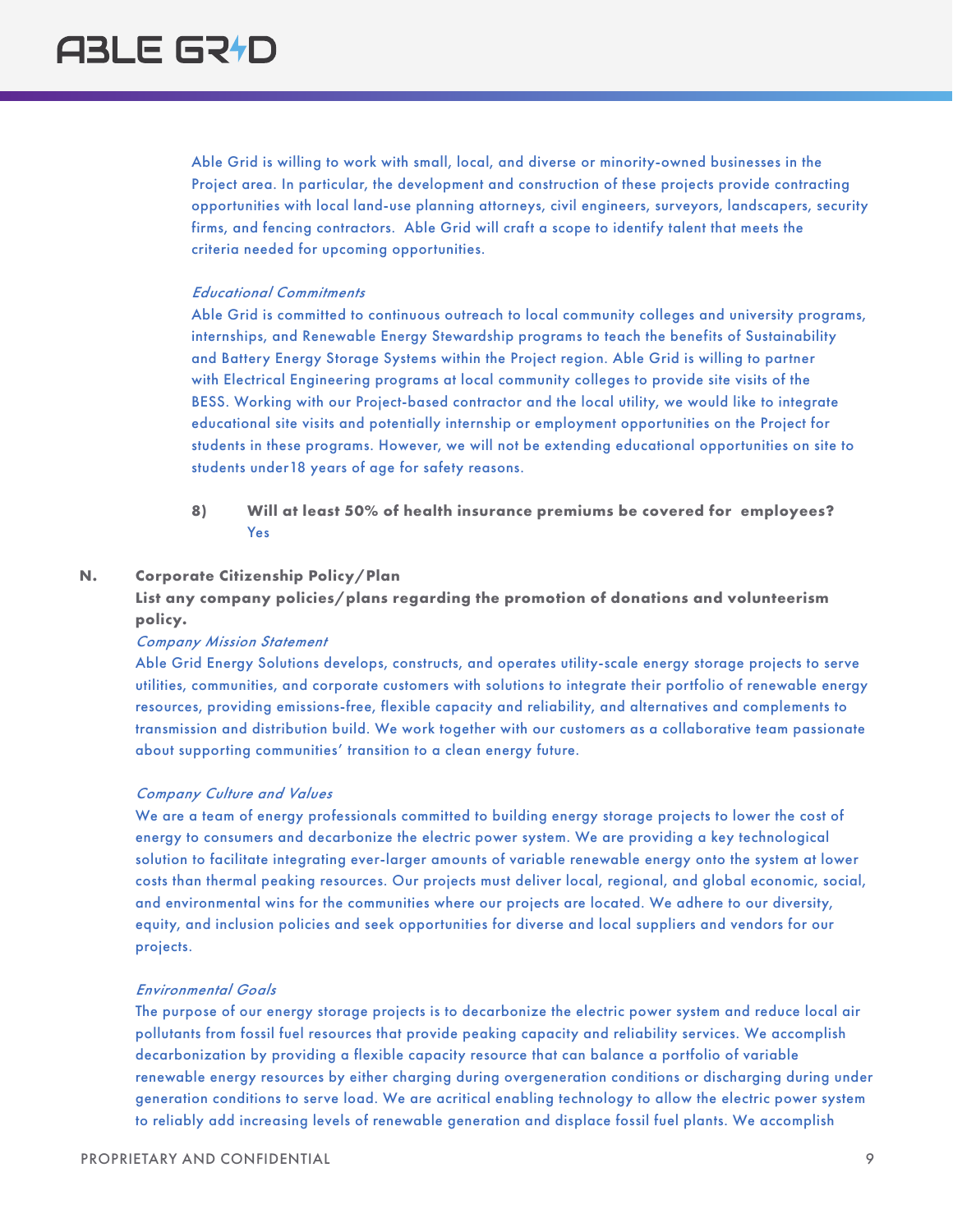reductions in local air pollutants by siting our energy storage projects to replace existing fossil-fuel-peaking capacity resources that emit NOx, SOx, and particulate matter that harm human health in the community.

### Social Goals

Our energy storage projects seek to achieve the following social goals: 1.) Provide clean energy infrastructure investments in urban communities that will not see large wind or solar energy installations. This ensures the economic benefit of renewing our electric power system to a sustainable one is shared with urban communities.2.) Reduce or eliminate the environmental injustices of fossil fuel plants located in socially or economically disadvantaged communities by providing an alternative emissions-free resource that can replace those fossil fuel plants while maintaining some job opportunities, investment, and local tax base lost from the retired fossil fuel plants. 3.)Support diverse and local suppliers and vendors.

### **Sustainability**

Able Grid is a signatory to the Energy Storage Corporate Responsibility Initiative to engage in a goodfaith effort to optimize performance, minimize risk and serve as an exemplary corporate citizen in the manufacturing, deployment, implementation, and operation of energy storage projects across the United States.

Able Grid supports safe operations of battery energy storage projects with its employee's participation in standards committees, including NFPA 855 and UL 9540. Able Grid only sources from battery vendors who can demonstrate responsible sourcing and disposal of equipment, particularly batteries, to minimize the environmental impact of the projects.

### **O. Positive Contributions**

**List all positive contributions that the Project will make to the neighborhood.** Similar to power generation plants, the major equipment of a battery energy storage project, including batteries, inverters, and transformers, is supplied by large multinational corporations, including US-based firms like Tesla and General Electric. Able Grid is unable to enforce Diverse or Local Supplier requirements on those prominent vendors; however, our battery energy storage projects can utilize Diverse and Local Suppliers providing any of the following services in the development and construction of the Project:

- Development services: these are often professional services, including surveying, engineering, permitting, and legal support to design and secure entitlements to construct the Project.
- Construction labor and services: where Diverse and Local Suppliers are operating as subcontractors to the general contractor performing craftwork such as electricians and carpenters or local suppliers for materials, excavation, and earthwork, concrete and foundations, and fencing and security.

Our preference is to work out specific metrics with PNM during the contracting phase to identify diverse local suppliers to be included in the Project and implement this through a program with our Project-based general contractor.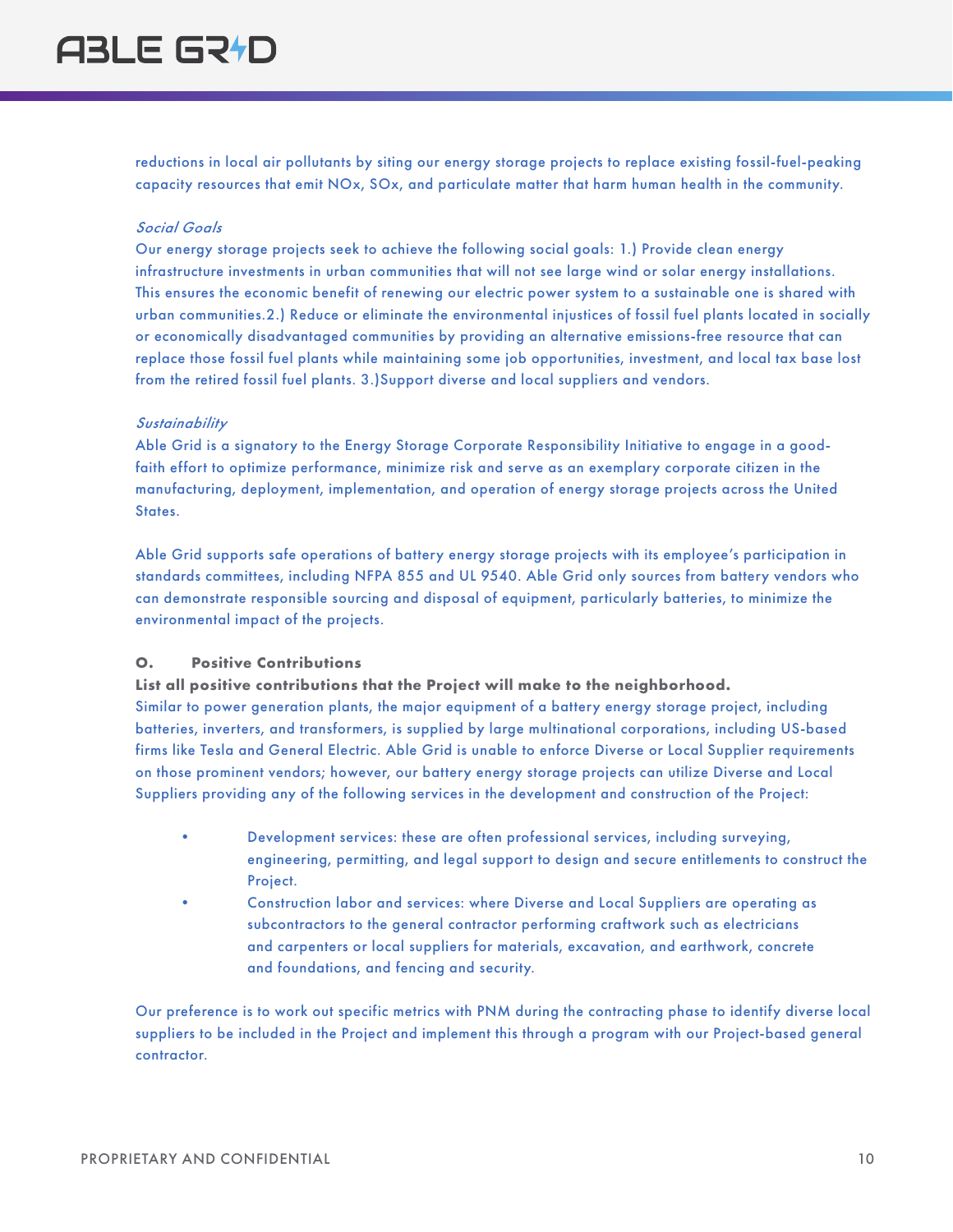### **P. Management**

**Who will manage the Project? If the Project will be managed by someone other than the applicant, does the applicant have any long-range involvement?** Able Grid will manage the Project.

### **IV. PROJECT FINANCING**

**A. Cost of Improvements, Bond Amount and Private Financing Provide the total cost of the improvements to be constructed and the amount of bonds requested. The amount requested should be no more than that needed to complete the Project in addition to equity or conventional financing. Also provide the amount of private financing (equity or conventional financing) involved in this Project; this may include the value of land and existing facilities, if relevant.**

- Total Cost of improvement \$85,000,000
- Bond Amount requested \$6,142,313

### **B. Estimated Value After Completion**

**Indicate the estimated appraised value of the Project after completion.**

- Project Value: \$75,000,000
- Project Assessed Value \$26,250,000

### **C. Feasibility**

**Present information to show that the Project can reasonably be expected to generate sufficient revenue to liquidate the debt. This information may be an attached pro forma, and should be sufficiently detailed to show the assumptions on which the projections are based. However, a firm commitment to provide financing for the Project will be considered sufficient evidence of feasibility, and no pro forma will be needed in such cases.** Please see attached.

### **D. Construction Schedule**

**Give the date of anticipated beginning and completion of construction.** Please see construction schedule as attached.

### **E. Issuance of Bonds**

**Provide the anticipated date of bond issuance.** 4/1/2024

**Attachments: Attach to the plan a map location of the Project (you may use the base maps from the City Zone Atlas if you wish), and any other information as desired to supplement the plan. If you are attaching glossy or colored printed material, please submit 25 copies.** Please see attached.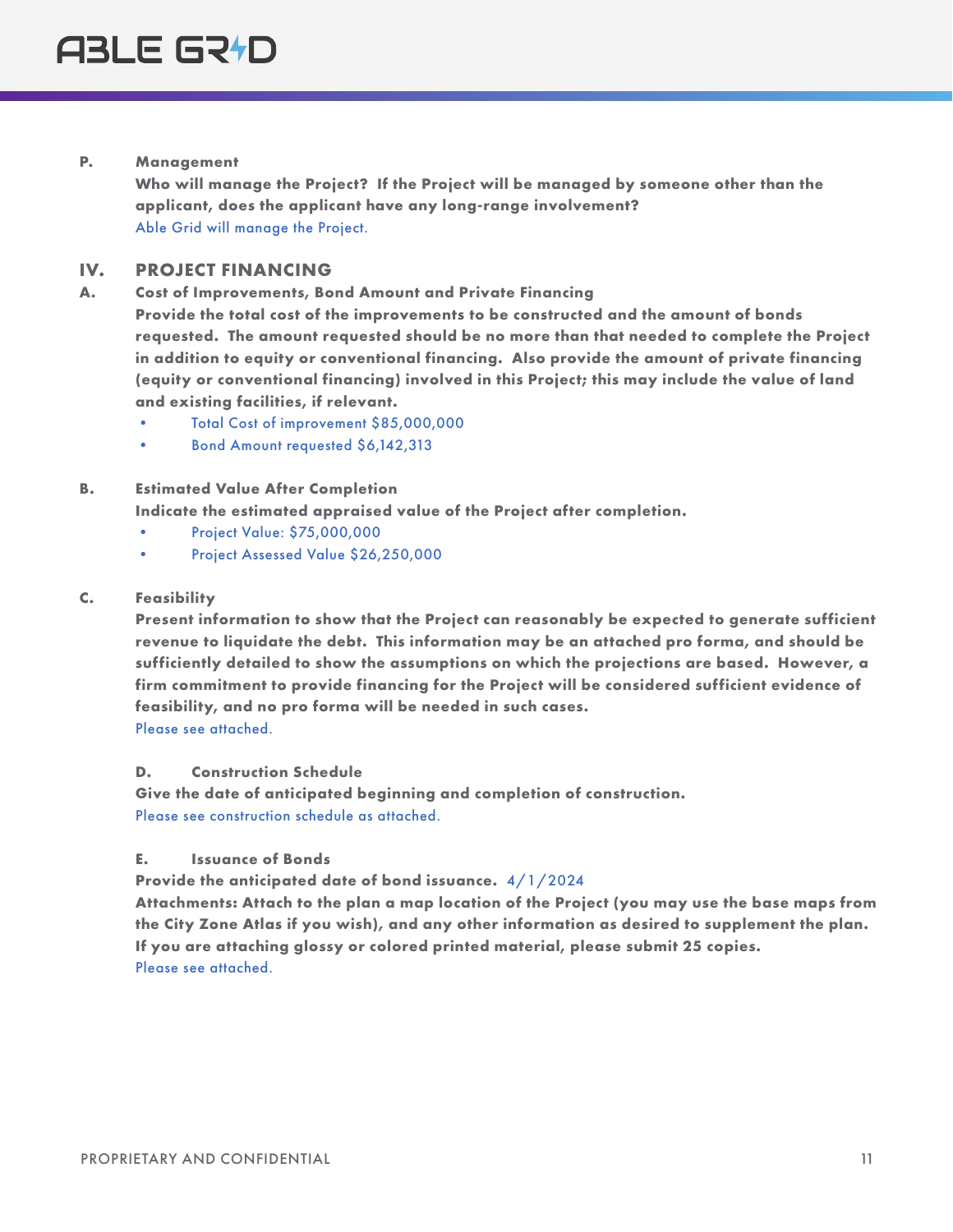| Project Name                |                                                               | Sandia Peak      |                                  |                                      |              |                                           |      |        |                   |                          |                    |                                                                                                                           |                                                       |                       |              |               |                    |                                                               |    |              |
|-----------------------------|---------------------------------------------------------------|------------------|----------------------------------|--------------------------------------|--------------|-------------------------------------------|------|--------|-------------------|--------------------------|--------------------|---------------------------------------------------------------------------------------------------------------------------|-------------------------------------------------------|-----------------------|--------------|---------------|--------------------|---------------------------------------------------------------|----|--------------|
| County                      | Bernalillo                                                    |                  |                                  |                                      |              | Tax Payments without project improvements |      |        |                   |                          | Ŝ                  | 10,429                                                                                                                    |                                                       |                       |              |               |                    |                                                               |    |              |
| Project Size (MW)           |                                                               | 150              | Tax Payments with BESS Project   |                                      |              |                                           |      |        |                   | \$.                      | 18,513,793         |                                                                                                                           |                                                       |                       |              |               |                    |                                                               |    |              |
| <b>Total Acres</b>          |                                                               | 6.5              | Tax Payment Multiplier: 20 years |                                      |              |                                           |      |        |                   |                          |                    |                                                                                                                           |                                                       |                       |              |               |                    |                                                               |    |              |
| Millage Rate                |                                                               | 47.978           |                                  | Tax Payment Multiplier: 40 years     |              |                                           |      |        |                   |                          |                    |                                                                                                                           |                                                       |                       |              |               |                    |                                                               |    |              |
| Land Value Per Acre         | .\$                                                           | 700,000          |                                  |                                      |              | Capital Investment per Acre               |      |        |                   |                          | \$                 | 17,692,308                                                                                                                |                                                       |                       |              |               |                    |                                                               |    |              |
| CUVA Value %                | $\Omega$<br>Additional Revenue for County and School District |                  |                                  |                                      |              |                                           |      |        |                   |                          |                    |                                                                                                                           |                                                       |                       |              |               |                    |                                                               |    |              |
| <b>Project Value</b>        | \$<br>115,000,000<br>from Pilot Payments                      |                  |                                  |                                      |              |                                           |      |        |                   |                          |                    |                                                                                                                           |                                                       |                       |              |               |                    |                                                               |    |              |
| Project Assessed Value      | \$                                                            | 40,250,000       |                                  |                                      |              |                                           |      |        |                   |                          | After 20 Years: \$ | 9,256,897                                                                                                                 |                                                       |                       |              |               |                    |                                                               |    |              |
| Abatement %                 |                                                               | 65%              |                                  |                                      |              |                                           |      |        |                   |                          | After 40 Years: \$ | 18,513,793                                                                                                                |                                                       |                       |              |               |                    |                                                               |    |              |
| Land Value Per Acre         |                                                               |                  |                                  |                                      |              |                                           |      |        |                   |                          |                    | 100% *** After Project is titled in the Development Authority's name, no taxes or Pilot during construction period years. |                                                       |                       |              |               |                    |                                                               |    |              |
| Year                        |                                                               | Land Value (100% |                                  | Assessed Land Real Property Adjusted |              |                                           |      |        | Tax               |                          | Class III          | Depreciated                                                                                                               | Equipment                                             | <b>Total Personal</b> | <b>PILOT</b> | Adj. Personal |                    | Total Tax Pilot Additional Tax Benefit Levelized Pilot Opt #2 |    |              |
| $\mathbf{1}$                | S                                                             | 4,550,000        | \$                               | 1,501,500                            | - \$         | 72,039                                    | - \$ |        | <sub>S</sub>      |                          | 96% \$             |                                                                                                                           | 110,400,000 \$44,160,000                              | 2,118,708<br>- \$     | 35% \$       | 741,548 \$    | 813,587            |                                                               | S  | 387,517.19   |
| $\overline{2}$              | Ś                                                             | 4,595,500 \$     |                                  | 1,516,515 \$                         |              | 72,759                                    | - \$ |        | Ŝ.                |                          | 86% \$             |                                                                                                                           | 98,900,000 \$39,560,000 \$                            | 1,898,010             | 35% \$       | 664,303 \$    | 737,063            |                                                               |    | 387,517.19   |
|                             | Ŝ.                                                            | 4,641,455 \$     |                                  | 1,531,680 \$                         |              | 73,487 \$                                 |      | $\sim$ | \$                |                          | 80% \$             |                                                                                                                           | 92,000,000 \$36,800,000 \$                            | 1,765,590             | 35% \$       | 617,957 \$    | 691,444            |                                                               |    | 387,517.19   |
|                             | Ś                                                             | 4,687,870 \$     |                                  | 1,546,997 \$                         |              | 74,222 \$                                 |      |        | Ŝ.                |                          | 72% \$             |                                                                                                                           | 82,800,000 \$33,120,000                               | - \$<br>1,589,031     | 35% \$       | 556,161 \$    | 630,383            |                                                               |    | 387,517.19   |
|                             | Ś                                                             | 4,734,748 \$     |                                  | 1,562,467 \$                         |              | 74,964 \$                                 |      |        | Ŝ.                |                          | 64% \$             |                                                                                                                           | 73,600,000 \$29,440,000 \$                            | 1,412,472             | 35% \$       | 494,365 \$    | 569,329            |                                                               | Ŝ. | 387,517.19   |
|                             | Ś                                                             | 4,782,096 \$     |                                  | 1,578,092 \$                         |              | 75,714 \$                                 |      |        | Ŝ.                |                          | 56% \$             |                                                                                                                           | 64,400,000 \$25,760,000 \$                            | 1,235,913             | 35% \$       | 432,570 \$    | 508,283            |                                                               |    | 387,517.19   |
|                             | Ŝ.                                                            | 4,829,917 \$     |                                  | 1,593,873 \$                         |              | 76,471 \$                                 |      |        | Ŝ.                |                          | 48% \$             |                                                                                                                           | 55,200,000 \$ 22,080,000                              | 1,059,354<br>- \$     | 35% \$       | 370,774 \$    | 447,245            |                                                               | Ŝ. | 387,517.19   |
|                             | Ŝ                                                             | 4,878,216 \$     |                                  | 1,609,811 \$                         |              | 77,236 \$                                 |      |        | Ŝ.                |                          | 40% \$             |                                                                                                                           | 46,000,000 \$18,400,000 \$                            | 882,795               | 35% \$       | 308,978 \$    | 386,214            |                                                               |    | 387,517.19   |
|                             | Ś                                                             | 4,926,998 \$     |                                  | 1,625,909                            | \$           | 78,008                                    | - 5  |        | Ŝ.                |                          | 32% \$             |                                                                                                                           | 36,800,000 \$14,720,000                               | 706,236<br>- Ś        | 35% \$       | 247,183 \$    | 325,191            |                                                               |    | 387,517.19   |
| 10                          | Ś                                                             | 4,976,268 \$     |                                  | 1,642,168 \$                         |              | 78,788 \$                                 |      |        | Ŝ.                |                          | 24% \$             |                                                                                                                           | 27,600,000 \$11,040,000                               | 529,677<br>- \$       | 35% \$       | 185,387 \$    | 264,175            |                                                               |    | 387,517.19   |
| 11                          | Ś                                                             | 5,026,031 \$     |                                  | 1,658,590                            | \$           | 79,576 \$                                 |      |        | Ŝ.                |                          | 20% \$             |                                                                                                                           | 23,000,000 \$ 9,200,000                               | 441,398<br>- \$       | 35% \$       | 154,489 \$    | 234,065            |                                                               |    | 387,517.19   |
| 12                          | <sup>\$</sup>                                                 | 5,076,291 \$     |                                  | 1,675,176 \$                         |              | 80,372 \$                                 |      |        | Ŝ.                |                          | 20% \$             |                                                                                                                           | 23,000,000 \$ 9,200,000                               | 441,398<br>- Ś        | 35% \$       | 154,489 \$    | 234,861            |                                                               |    | 387,517.19   |
| 13                          | \$                                                            | 5,127,054 \$     |                                  | 1,691,928                            | \$           | $81,175$ \$                               |      |        | Ŝ.                |                          | 20% \$             |                                                                                                                           | 23,000,000 \$ 9,200,000                               | 441,398<br>-S         | 35% \$       | 154,489 \$    | 235,664            |                                                               |    | 387,517.19   |
| 14                          | \$                                                            | 5,178,324 \$     |                                  | 1,708,847                            | $\mathsf{S}$ | 81,987 \$                                 |      |        | Ŝ.                |                          | 20% \$             |                                                                                                                           | 23,000,000 \$ 9,200,000                               | 441,398<br>- Ś        | 35% \$       | 154,489 \$    | 236,476            |                                                               |    | 387,517.19   |
| 15                          | Ŝ.                                                            | 5,230,108 \$     |                                  | 1,725,936 \$                         |              | 82,807 \$                                 |      |        | Ŝ.                |                          | 20% \$             |                                                                                                                           | 23,000,000 \$ 9,200,000                               | 441,398<br>- S        | 35% \$       | 154,489 \$    | 237,296            |                                                               |    | 387,517.19   |
| 16                          | Ŝ                                                             | 5,282,409 \$     |                                  | 1,743,195 \$                         |              | 83,635 \$                                 |      |        | Ŝ.                |                          | 20% \$             |                                                                                                                           | 23,000,000 \$ 9,200,000 \$                            | 441,398               | 35% \$       | 154,489 \$    | 238,124            |                                                               |    | 387,517.19   |
| 17                          | Ś                                                             | 5,335,233 \$     |                                  | 1,760,627                            | - \$         | 84,471 \$                                 |      |        | Ŝ.                |                          | 20% \$             |                                                                                                                           | 23,000,000 \$ 9,200,000                               | 441,398<br>- S        | 35% \$       | 154,489 \$    | 238,961            |                                                               |    | 387,517.19   |
| 18                          | Ś                                                             | 5,388,585 \$     |                                  | 1,778,233                            | - \$         | 85,316 \$                                 |      |        | Ŝ.                |                          | 20% \$             |                                                                                                                           |                                                       | 441,398               | 35% \$       | 154,489 \$    | 239,805            |                                                               |    | 387,517.19   |
| 19                          | Ś                                                             | 5,442,471 \$     |                                  | 1,796,015                            | - \$         | 86,169                                    | -S   |        | Ŝ.                |                          | 20% \$             |                                                                                                                           | 23,000,000 \$ 9,200,000<br>23,000,000 \$ 9,200,000 \$ | 441,398               | 35% \$       | 154,489       | 240,658<br>\$      |                                                               |    | 387,517.19   |
| 20                          | \$                                                            | 5,496,896 \$     |                                  | 1,813,976 \$                         |              | 87,031                                    | - \$ |        | Ŝ.                |                          | 20% \$             |                                                                                                                           | 23,000,000 \$ 9,200,000                               | 441,398<br>- \$       | 35% \$       | 154,489 \$    | 241,520            |                                                               | Ŝ. | 387,517.19   |
| <b>Total After PILOT</b>    |                                                               |                  |                                  |                                      |              | \$1,586,226                               |      |        | ₹.<br><b>Card</b> |                          |                    |                                                                                                                           |                                                       | $\prec$<br>17,611,764 |              |               | $5$ 7,750,344      |                                                               | S. | 7,750,343.79 |
| 21                          | \$                                                            | 5,551,865 \$     |                                  | 1,832,115 \$                         |              | 87,901 \$                                 |      | $\sim$ | \$                |                          | 20% \$             |                                                                                                                           | 23,000,000 \$ 9,200,000                               | 441,398<br>- Ś        | 100% \$      | 441,398 \$    | 529,299            |                                                               | \$ | 538,172.48   |
| 22                          | Ś                                                             | 5,607,383 \$     |                                  | 1,850,436 \$                         |              | 88,780 \$                                 |      |        | Ŝ.                |                          | 20% \$             |                                                                                                                           | 23,000,000 \$ 9,200,000 \$                            | 441,398               | 100% \$      | 441,398 \$    | 530,178            |                                                               |    | 538,172.48   |
| 23                          | Ŝ.                                                            | 5,663,457 \$     |                                  | 1,868,941 \$                         |              | 89,668 \$                                 |      |        | Ŝ.                |                          | 20% \$             |                                                                                                                           | 23,000,000 \$ 9,200,000 \$                            | 441,398               | 100% \$      | 441,398 \$    | 531,066            |                                                               |    | 538,172.48   |
| 24                          | Ŝ                                                             | 5,720,092 \$     |                                  | 1,887,630                            | - \$         | 90,565                                    | - \$ |        | Ŝ.                |                          | 20% \$             |                                                                                                                           | 23,000,000 \$ 9,200,000                               | 441,398<br>- \$       | 100% \$      | 441,398 \$    | 531,962            |                                                               |    | 538,172.48   |
| 25                          | Ŝ.                                                            | 5,777,293 \$     |                                  | 1,906,507 \$                         |              | 91.470 \$                                 |      |        | Ŝ.                |                          | 20% \$             |                                                                                                                           | 23,000,000 \$ 9,200,000                               | 441,398<br>- Ś        | 100% \$      | 441,398 \$    | 532,868            |                                                               | Ŝ. | 538,172.48   |
| 26                          | Ŝ.                                                            | 5,835,066 \$     |                                  | 1,925,572 \$                         |              | 92,385 \$                                 |      |        | Ŝ.                |                          | 20% \$             |                                                                                                                           | 23,000,000 \$ 9,200,000 \$                            | 441,398               | 100% \$      | 441,398 \$    | 533,783            |                                                               |    | 538,172.48   |
| 27                          | Ŝ.                                                            | 5,893,416 \$     |                                  | 1,944,827 \$                         |              | 93,309                                    | - \$ |        | $\zeta$           |                          | 20% \$             |                                                                                                                           | 23,000,000 \$ 9,200,000                               | 441,398<br>- S        | 100% \$      | 441,398 \$    | 534,707            |                                                               |    | 538,172.48   |
| 28                          | Ŝ.                                                            | 5,952,350 \$     |                                  | 1,964,276 \$                         |              | 94,242 \$                                 |      |        | Ŝ.                |                          | 20% \$             |                                                                                                                           | 23,000,000 \$ 9,200,000                               | 441,398<br>- \$       | 100% \$      | 441,398 \$    | 535,640            |                                                               |    | 538,172.48   |
| 29                          | Ś                                                             | $6,011,874$ \$   |                                  | 1,983,918                            | \$           | 95,184 \$                                 |      |        | Ŝ.                |                          | 20% \$             |                                                                                                                           | 23,000,000 \$ 9,200,000                               | 441,398<br>-S         | 100% \$      | 441,398 \$    | 536,582            |                                                               |    | 538,172.48   |
| 30                          | Ś                                                             | 6,071,993 \$     |                                  | 2,003,758 \$                         |              | $96,136$ \$                               |      |        | Ŝ.                |                          | 20% \$             |                                                                                                                           | 23,000,000 \$ 9,200,000                               | 441,398<br>- Ś        | 100% \$      | 441,398 \$    | 537,534            |                                                               |    | 538,172.48   |
| 31                          | Ŝ                                                             | $6,132,713$ \$   |                                  | 2,023,795 \$                         |              | 97,098 \$                                 |      |        | Ŝ.                | $\overline{\phantom{a}}$ | 20% \$             |                                                                                                                           | 23,000,000 \$ 9,200,000                               | 441,398<br>- \$       | 100% \$      | 441,398 \$    | 538,495            |                                                               |    | 538,172.48   |
| 32                          | <sup>\$</sup>                                                 | 6,194,040 \$     |                                  | 2,044,033                            | - \$         | 98,069                                    | - \$ |        | Ŝ.                |                          | 20% \$             |                                                                                                                           | 23,000,000 \$ 9,200,000                               | 441,398<br>- Ś        | 100% \$      | 441,398 \$    | 539,466            |                                                               |    | 538,172.48   |
| 33                          | \$                                                            | 6,255,980 \$     |                                  | 2,064,473 \$                         |              | 99,049                                    | - \$ |        | Ŝ.                |                          | 20% \$             |                                                                                                                           | 23,000,000 \$ 9,200,000                               | 441,398<br>-S         | 100% \$      | 441,398 \$    | 540,447            |                                                               |    | 538,172.48   |
| 34                          | Ś                                                             | 6,318,540 \$     |                                  | 2,085,118 \$ 100,040 \$              |              |                                           |      |        | Ŝ.                |                          | 20% \$             |                                                                                                                           | 23,000,000 \$ 9,200,000                               | 441,398<br>- \$       | 100% \$      | 441,398 \$    | 541,437            |                                                               |    | 538,172.48   |
| 35                          | Ŝ.                                                            | 6,381,725 \$     |                                  | 2,105,969 \$                         |              | 101,040 \$                                |      |        | Ŝ.                |                          | 20% \$             |                                                                                                                           | 23,000,000 \$ 9,200,000                               | 441,398<br>- S        | 100% \$      | 441,398 \$    | 542,438            |                                                               |    | 538,172.48   |
| 36                          | Ŝ                                                             |                  |                                  |                                      |              | $$102,051$ \$                             |      |        | Ŝ.                |                          | 20% \$             |                                                                                                                           |                                                       |                       |              |               |                    |                                                               |    | 538,172.48   |
| 37                          | Ŝ                                                             | 6,445,543 \$     |                                  | 2,127,029                            |              |                                           |      |        |                   |                          |                    |                                                                                                                           | 23,000,000 \$ 9,200,000 \$                            | 441,398               | 100% \$      | 441,398 \$    | 543,448            |                                                               |    |              |
|                             |                                                               | 6,509,998 \$     |                                  | 2,148,299                            |              | $$103,071$ \$                             |      |        | Ŝ.                |                          | 20% \$             |                                                                                                                           | 23,000,000 \$ 9,200,000                               | 441,398<br>-Ś         | 100% \$      | 441,398 \$    | 544,469            |                                                               |    | 538,172.48   |
| 38                          | Ś<br>Ś                                                        | $6,575,098$ \$   |                                  | 2,169,782 \$ 104,102 \$              |              |                                           |      |        | Ŝ.<br>Ŝ.          |                          | 20% \$             |                                                                                                                           | 23,000,000 \$ 9,200,000                               | 441,398<br>- S        | $100\%$ \$   | 441,398 \$    | 545,499            |                                                               |    | 538,172.48   |
| 39                          | Ŝ.                                                            | 6,640,849 \$     |                                  | 2,191,480                            |              | \$105,143                                 |      |        | Ŝ.                |                          | 20% \$             |                                                                                                                           | 23,000,000 \$ 9,200,000                               | - \$<br>441,398       | 100% \$      | 441,398 \$    | 546,540            |                                                               |    | 538,172.48   |
| 40                          |                                                               | $6,707,257$ \$   |                                  | 2,213,395 \$ 106,194 \$              |              |                                           |      |        | ×.                |                          | 20% \$             |                                                                                                                           | 23,000,000 \$ 9,200,000 \$                            | 441,398               | 100% \$      |               | 441,398 \$ 547,592 |                                                               |    | 538,172.48   |
| <b>Total after 40 years</b> |                                                               |                  |                                  |                                      |              | \$3,521,724                               |      |        | <b>.</b>          |                          |                    |                                                                                                                           |                                                       | 26,439,716<br>-S      |              |               | \$18,513,793       |                                                               |    | 10,763,450   |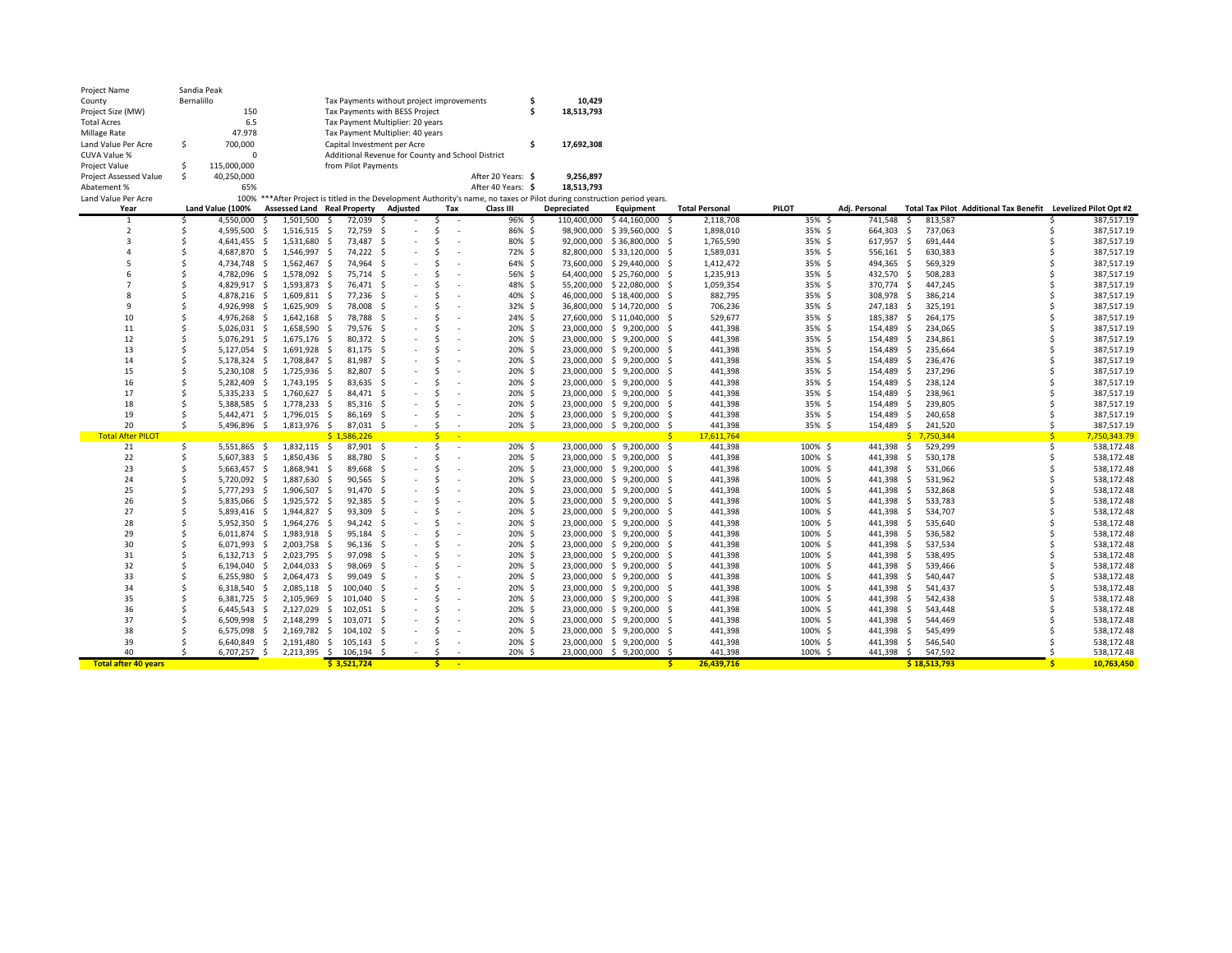### **Contact Information:**

### **Ricardo Betts**

Director, Development rbetts@ablegridenergy.com (310) 228-7014

### **Mark Tourangeau**

Director, West Origination Able Grid Energy P: 801.678.9346 E: mtourangeau@ablegridenergy.com

### **Able Grid Energy**

4845 Pearl East Cir Ste 118 PMB 83662 Boulder, Colorado 80301-6112 https://ablegridenergy.com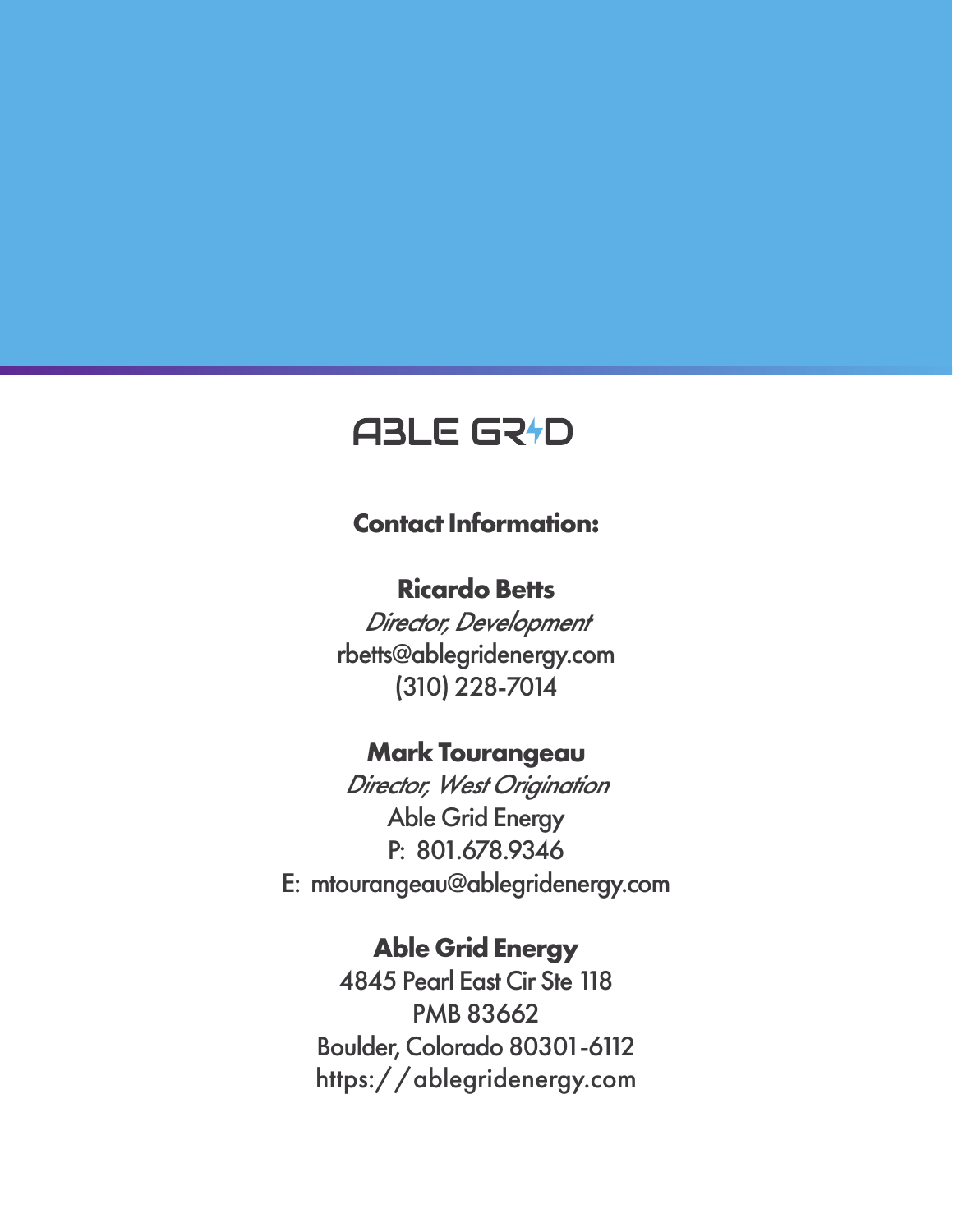### January 2022

## FISCAL IMPACT ANALYIS OF PROPOSED ABLE GRID SOLUTIONS, LLC PROJECT IN THE CITY OF ALBUQUERQUE

Prepared for the City of Albuquerque by Omar Solis



# NVI BUREAU OF BUSINESS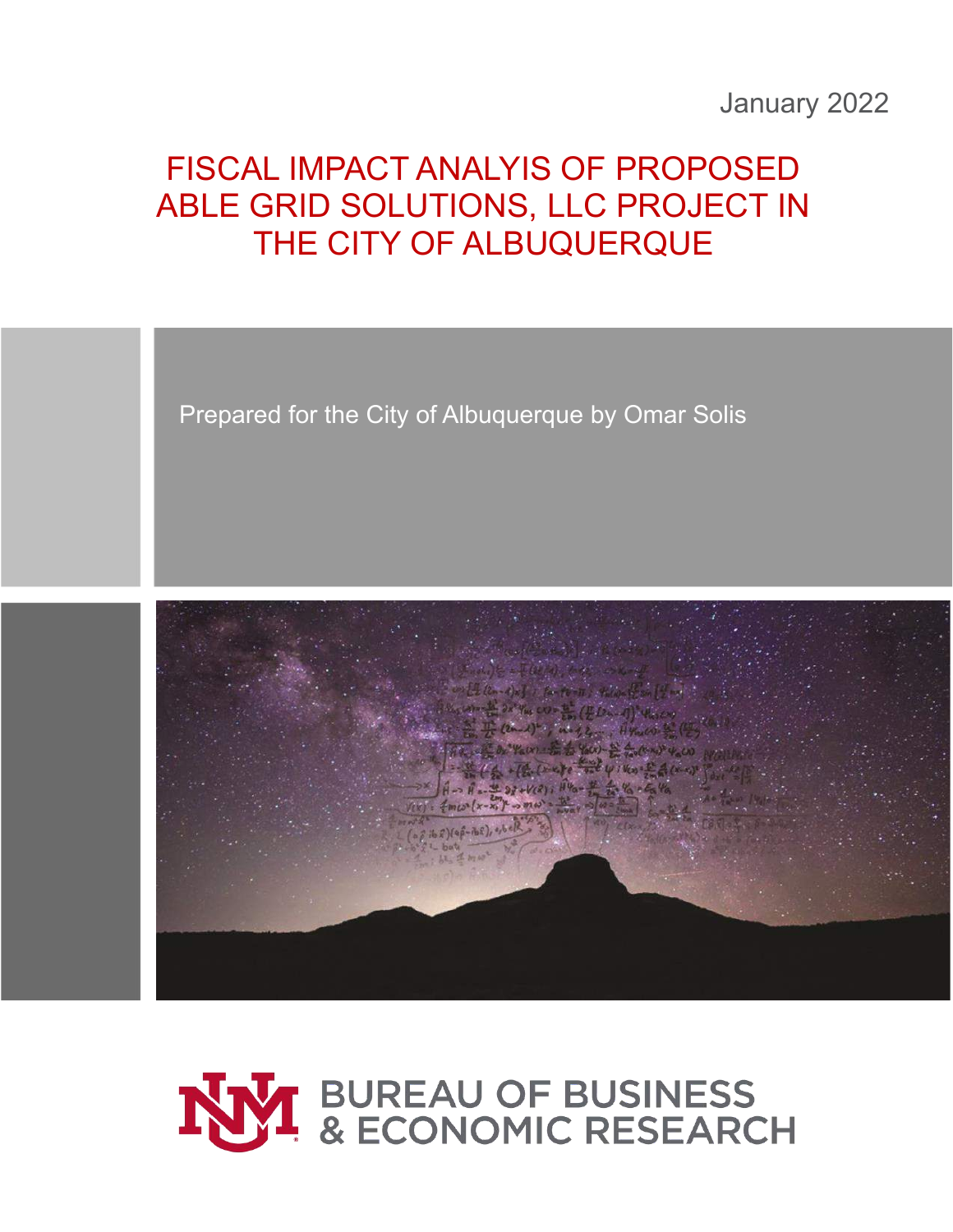# **TABLE OF CONTENTS**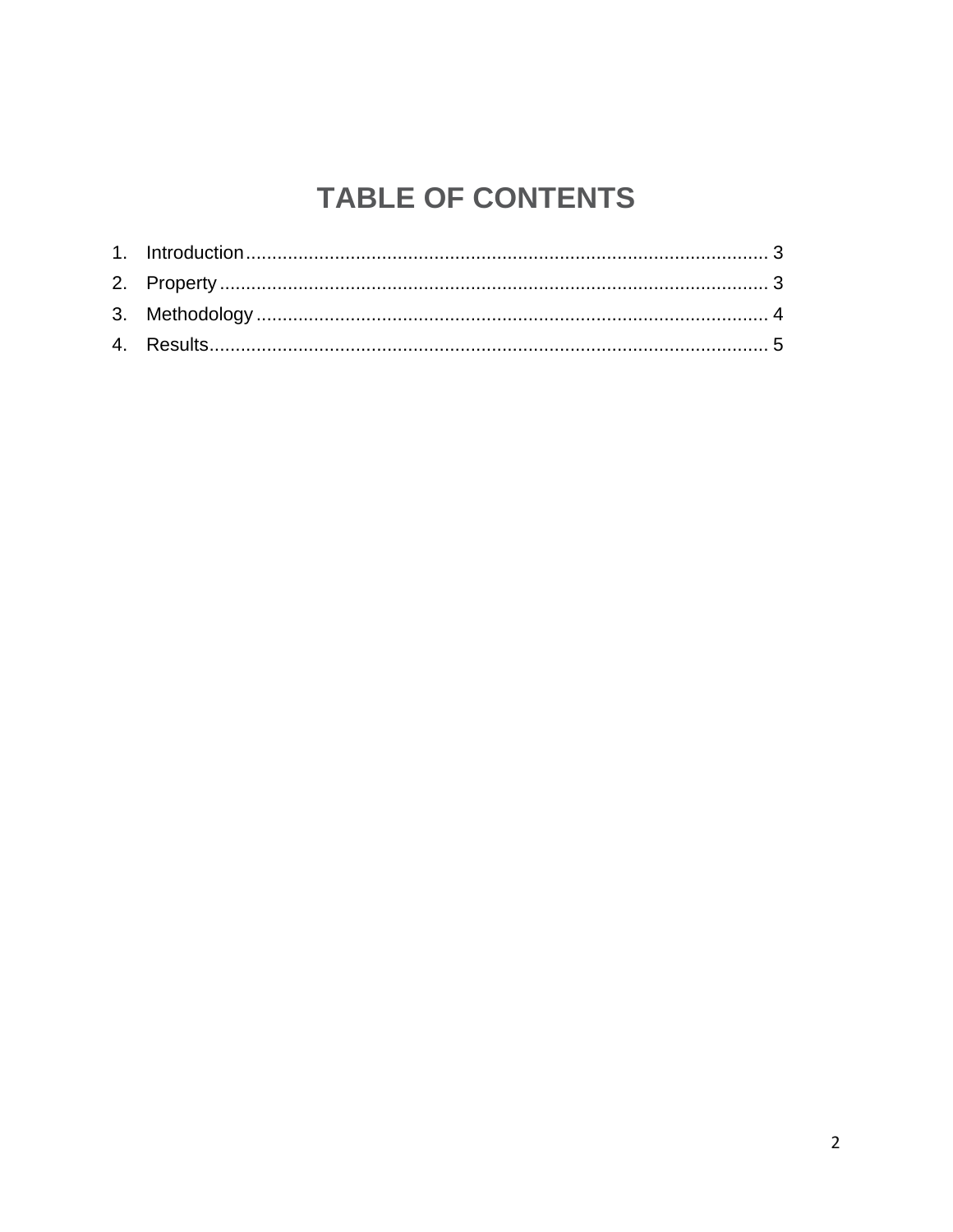### <span id="page-26-0"></span>1.Introduction

The Department of Economic Development at the City of Albuquerque has requested that the Bureau of Business and Economic Research at the University of New Mexico (BBER) conduct a fiscal impact analysis of operations related to a proposed project by Able Grid Energy Solutions, Inc (Able Grid). Founded in 2017, Able Grid tasks itself with the development, construction, and operation of battery energy storage system facilities (BESS). To date, the organization has completed more than 2 gigawatts of standalone storage, wind, and solar projects.<sup>1</sup> Able Grid is currently headquartered in Boulder, Colorado, but has projects in 22 states.<sup>2</sup>

In Albuquerque, the Able Grid project will be completed in two phases. The initial phase entails the construction of a 150-megawatt BESS, to begin in 2022 and terminate in 2023. Phase two encompasses the construction of a 50-megawatt BESS. Construction in phase two will begin in 2023; construction is scheduled to conclude in 2024. Able Grid has apportioned over \$40 million to complete both construction projects. 40% (\$16 million) of construction-related expenditures will be from Albuquerque firms.

Able Grid is requesting an industrial revenue bond (IRB) from the City of Albuquerque totaling \$7,750,344 to complete the project, dubbed Sandia Peak Grid. The IRB will aid Able Grid in diffusing a portion of COVID-19-related increases to raw materials and supply chain disruptions. Able Grid anticipates that the IRB will be issued in April 2024, but this analysis assumes an initiation in 2022.

### <span id="page-26-1"></span>2.Property

The Sandia Grid Project will be located on the following Albuquerque properties:

- 7800 Jacs Ln NE; Parcel ID: 101606344237010226
- 7850 Jacs Ln NE; Parcel ID: 101606346539910228

Properties as described as lots 6 and 5 (respectably) of the Blue Sky Business Park. Together, this real estate totals just over 6 acres. Notices of value for each lot have been confirmed by the Office of the Bernalillo County Assessor. In 2021, the property at 7800 Jacs maintained a taxable value of \$217 thousand. The 2021 taxable value for 7850 Jacs is \$59 thousand.

<sup>1</sup> https://ablegridenergy.com/who-we-are/

<sup>&</sup>lt;sup>2</sup> IRB application presented to City of Albuquerque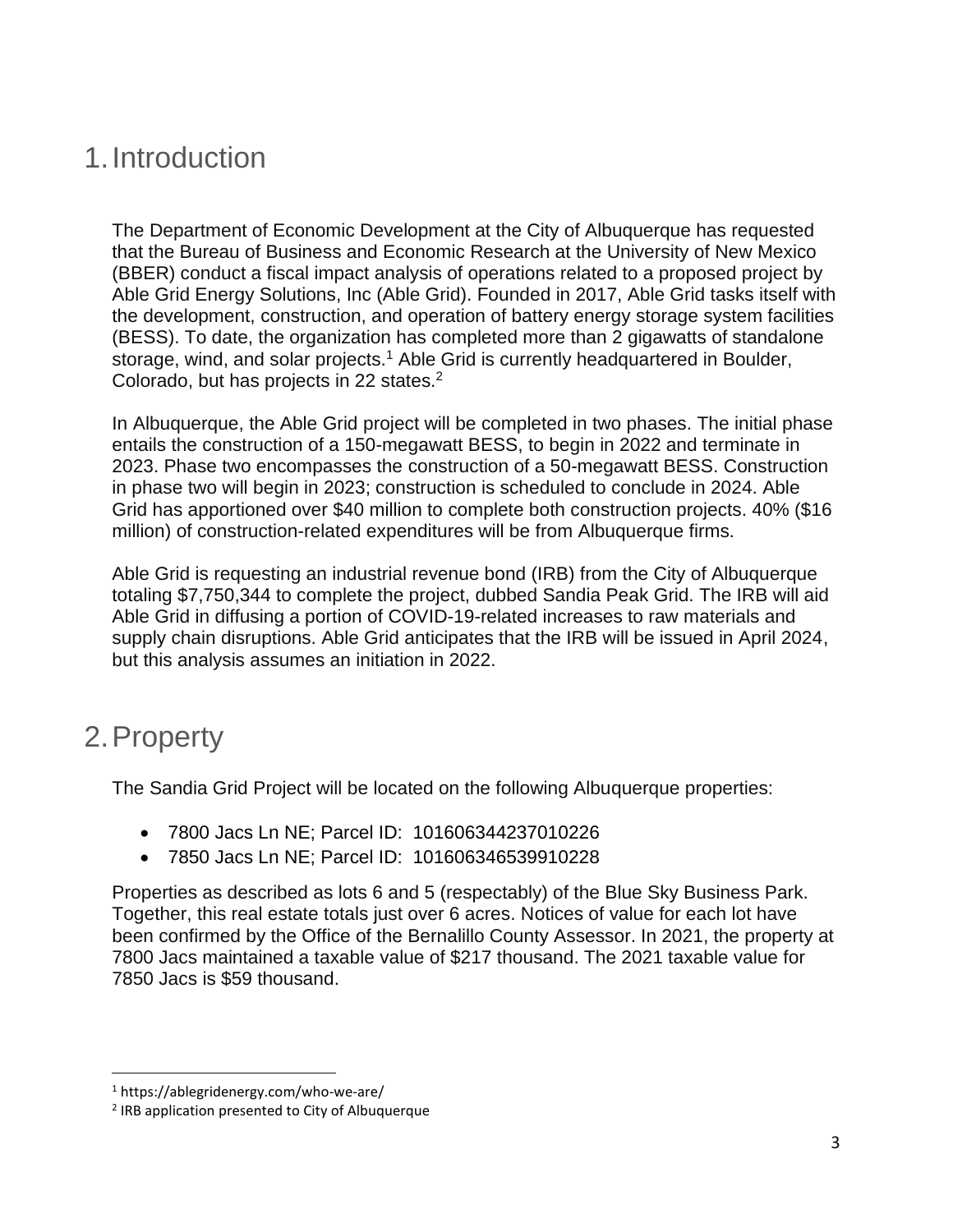### <span id="page-27-0"></span>3.Methodology

This analysis is based on self-reported budget and expenditure information provided directly by Able Grid. Information transmitted to the City of Albuquerque through the IRB application are also considered. Data consist of expected payroll and employment figures, operating expenditures, and construction and equipment expenditures over the next 20 years.

The fiscal impact analysis process involves measuring direct, indirect, and induced jobs, as well as associated labor income due from projects. The model employed by BBER also applies disposable income derived from annual employee wages. Nearly 60% of all labor income is taxable. A portion of these salaries and wages are allocated for federal and state income taxes. Other portions are spent on the purchase of food and drugs, which are not taxed. Likewise, a portion of earnings will be spent out-of-state where they, too, escape New Mexico taxation. With broad-based gross receipts (GRT) and compensation taxes, however, much local spending will be taxed.

As such, taxes associated with company purchases have been recorded. Property tax was determined using estimated employment increases and per capita property tax. Additionally, estimates for increases in per capita costs of City of Albuquerque services due to elevated resident activities in the city are employed.

Importantly, fiscal impact analysis results are dependent on assumptions; different assumptions can return markedly different results. The following summarizes the major assumptions used in this analysis:

- 1. Only City of Albuquerque incentives and the ensuing fiscal impact on the City are considered; incentives received from the State of New Mexico, or any other governing entity, are not considered.
- 2. 50% of total Sandia Grid new hires will be hired from within Albuquerque. This amounts a total of 70 full- and half-time hires in 2022, and an additional 42 in 2023. 2024 will see a decrease to 24, total, as construction phases wane. 13 individuals will remain employed into 2041.
- 3. It is expected that construction jobs will be sourced from within the city.
- 4. In connection with the City of Albuquerque IRB, 65% of land and real property taxes will be foregone.
- 5. 40% of all personal property purchases will be from within the community; these purchases are also subject to GRT.
- 6. All operational expenditures for goods and services will be spent locally; these purchases do not forego gross receipts.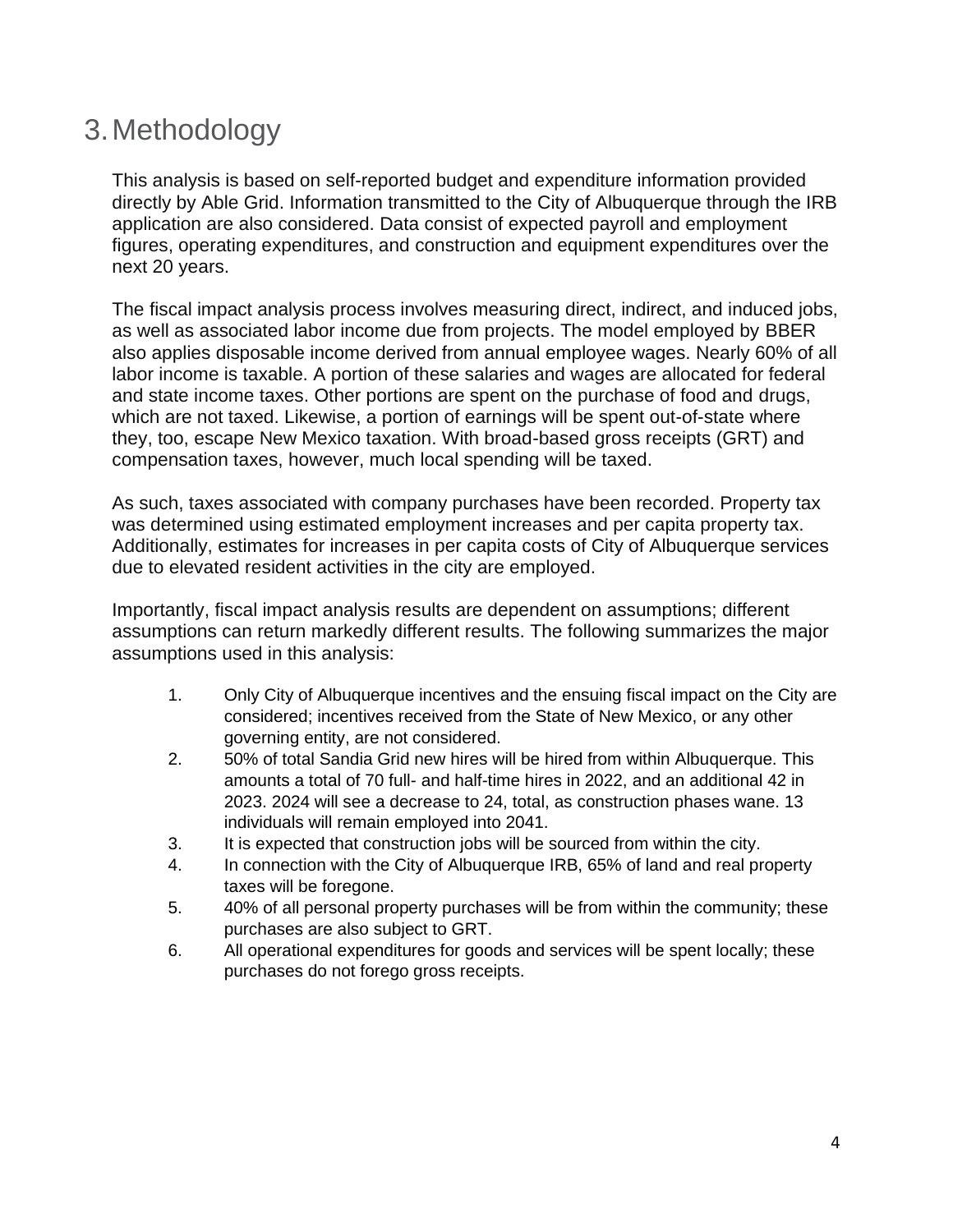### <span id="page-28-0"></span>4.Results

Table 1 illustrates the fiscal impacts of the proposed Able Grid Expansion in the City of Albuquerque. The table summarizes the impact of both BESS—150MW and 50MW. Employing the current 20-year bond rate of 2.47% yields an estimated \$7.6 million additional dollars to the city after 20 years. Returns are greatest in years 1 and 2 of the project as investments in the labor force, construction, and the purchase of capital are initiated. Employment numbers equalize after year 2024, at the end of the construction phase and the onset of operations & maintenance employment.